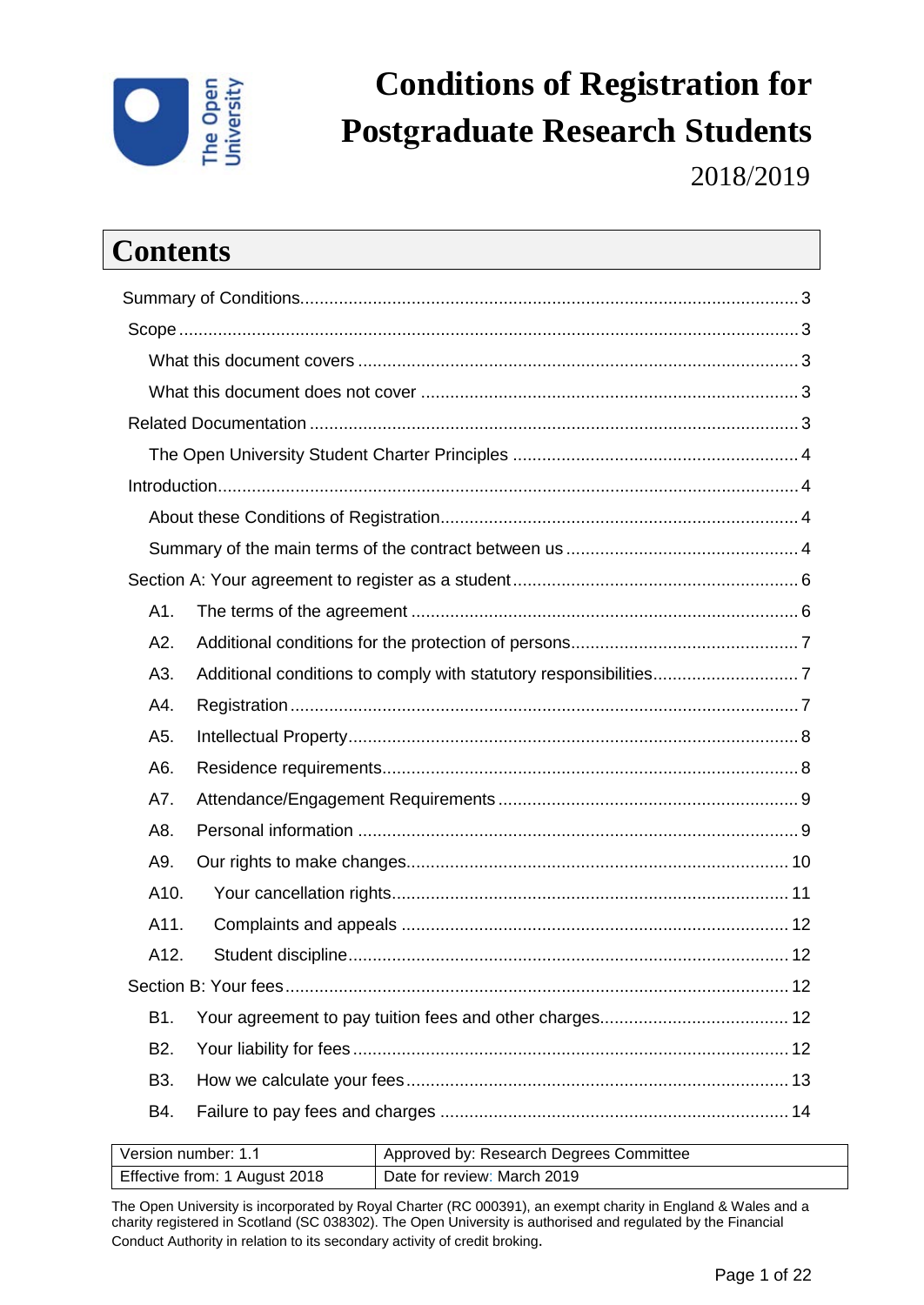| <b>B5.</b>       |                                                                |  |
|------------------|----------------------------------------------------------------|--|
|                  |                                                                |  |
| C1.              |                                                                |  |
| $C2$ .           |                                                                |  |
| C <sub>3</sub> . |                                                                |  |
| C4.              |                                                                |  |
|                  |                                                                |  |
| D1               |                                                                |  |
|                  |                                                                |  |
| E1.              |                                                                |  |
| E <sub>2</sub> . | The Open University's right to terminate your registration  17 |  |
|                  |                                                                |  |
| F1.              |                                                                |  |
| F2.              |                                                                |  |
| F3.              |                                                                |  |
|                  |                                                                |  |
| G1.              |                                                                |  |
| G <sub>2</sub> . |                                                                |  |
| G3.              |                                                                |  |
| G4.              |                                                                |  |
|                  |                                                                |  |
|                  |                                                                |  |
|                  |                                                                |  |
|                  |                                                                |  |
|                  |                                                                |  |
|                  |                                                                |  |
|                  |                                                                |  |

| Version number: 1.1           | Approved by: Research Degrees Committee |
|-------------------------------|-----------------------------------------|
| Effective from: 1 August 2018 | Date for review: March 2019             |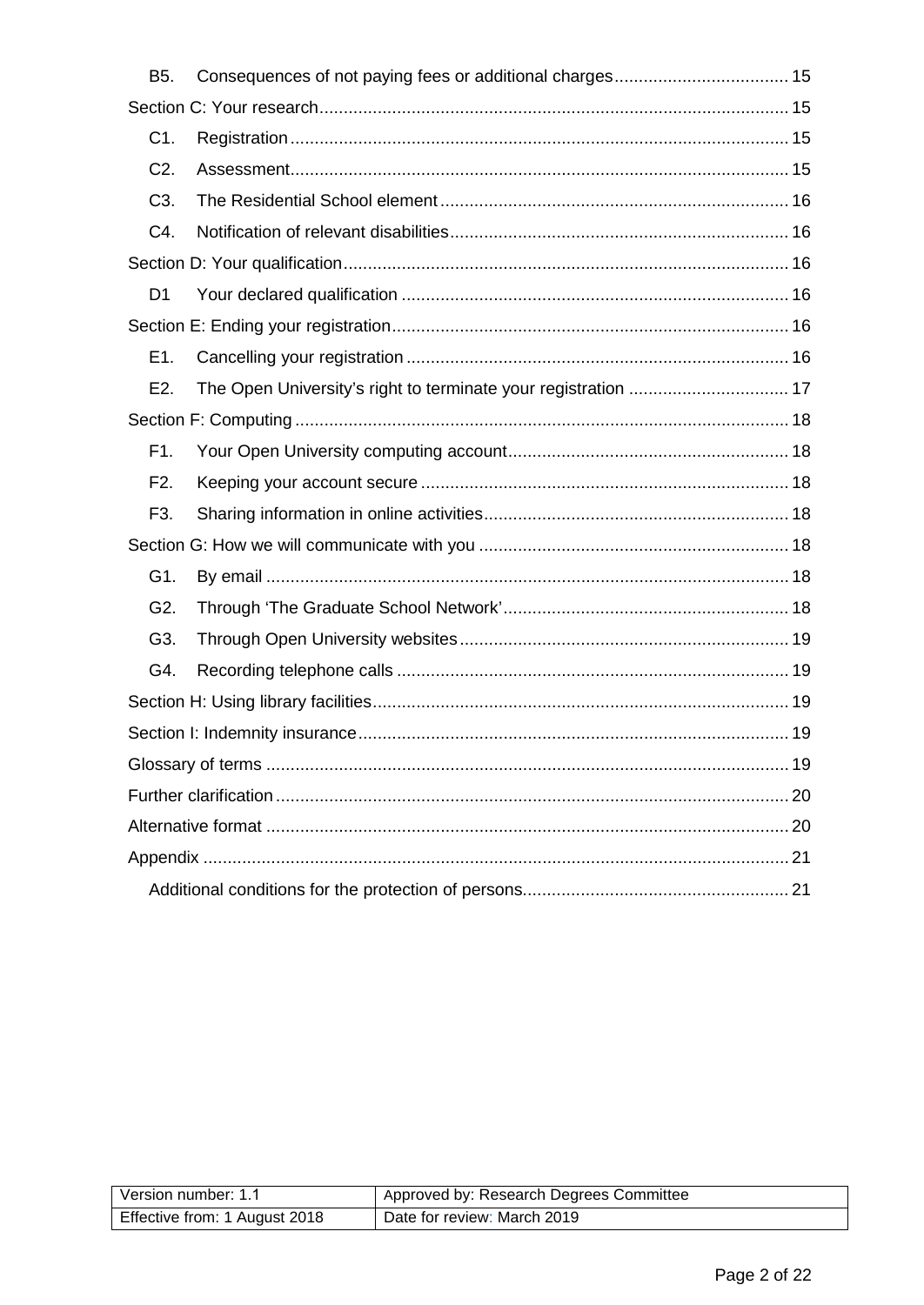# <span id="page-2-0"></span>**Summary of Conditions**

- The Conditions of Registration set out the terms and conditions ("Conditions") that apply to registration for postgraduate research qualifications studied with The Open University.
- These Conditions set out the terms of the agreement between us. They refer to other policies and procedures, to The Open University regulations and to codes of practice. Together, these documents set out the details of your rights and obligations as a student of The Open University.

# <span id="page-2-1"></span>**Scope**

#### <span id="page-2-2"></span>**What this document covers**

These Conditions of Registration apply to students who register for postgraduate research qualifications, and set out the terms of the agreement between you and The Open University, including your rights and obligations as a student.

These Conditions apply to your study starting in the academic year 2018/19 (which runs from 1 August 2018 to 31 July 2019).

#### <span id="page-2-3"></span>**What this document does not cover**

These Conditions do not apply to the following groups of students:

- a) Undergraduate and Postgraduate taught students
- b) Those studying free courses on OpenLearn or FutureLearn
- c) Those studying Short Courses. Please refer to Conditions of Registration (Short Courses) 2018/19.

# <span id="page-2-4"></span>**Related Documentation**

Refer to the following documentation in conjunction with this document:

- [Fee Rules \(Postgraduate Research\) 2018-19](https://help.open.ac.uk/documents/policies/fee-rules)
- [Fee Rules \(Postgraduate Research ARC\) 2018-19](https://help.open.ac.uk/documents/policies/fee-rules)
- [Student Privacy Notice](http://www.open.ac.uk/students/charter/essential-documents/student-privacy-notice)
- [Code of Practice for Student Discipline](http://www.open.ac.uk/students/charter/essential-documents/code-practice-student-discipline)
- [Code of Practice for Research](http://www.open.ac.uk/research/plans-policies)
- **[Student Computing Policy](http://www.open.ac.uk/students/charter/essential-documents/computing-policy-students)**
- [Research Degree Regulations](http://www.open.ac.uk/students/charter/essential-documents/research-degree-regulations)
- [Research Degree Handbooks](http://www.open.ac.uk/students/charter/essential-documents/research-degrees-handbook)

| Version number: 1.1           | Approved by: Research Degrees Committee |
|-------------------------------|-----------------------------------------|
| Effective from: 1 August 2018 | Date for review: March 2019             |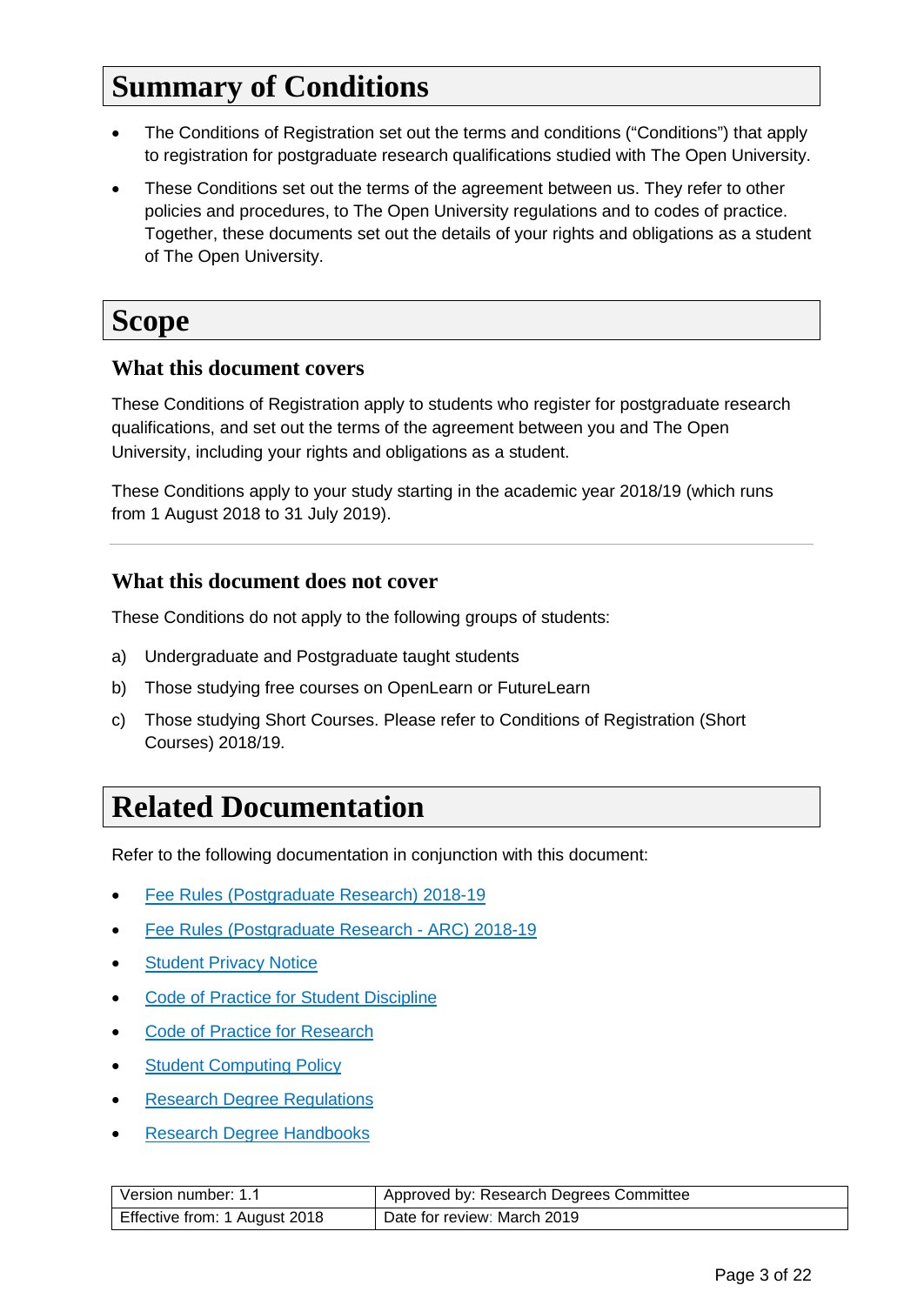### <span id="page-3-0"></span>**The Open University Student Charter Principles**

This policy aligns with the following [Open University Student Charter](http://www.open.ac.uk/students/charter/) Principles:

- Principle 2: We aim to inspire and enable learning
- Principle 3: We share the responsibility of learning
- Principle 4: We work together to secure the University's mission and to promote the University's values

# <span id="page-3-1"></span>**Introduction**

### <span id="page-3-2"></span>**About these Conditions of Registration**

When you register to study with The Open University you are entering into a legal agreement with us which places legally binding obligations on each of us.

These Conditions of Registration and the Registration Agreement set out the terms of the agreement between us. They refer to policies and procedures, to Open University regulations and to codes of practice. Together, these documents set out the details of your rights and obligations as a student of The Open University.

You should make sure that you understand what is expected of you and what you can expect from us. If there is anything in your Offer Letter, in these Conditions, or in any of the documents that are referred to that you do not understand, or that you wish to discuss, please contact the [Research Degrees Team](#page-19-2) before you complete your registration. You should also check your Offer Letter carefully before you submit your Acceptance of Offer to make sure that all of the details are correct.

Should any details in the Offer Letter be incorrect please [contact us](#page-19-2) to tell us what changes are required.

#### <span id="page-3-3"></span>**Summary of the main terms of the contract between us**

This section sets out a brief summary of the main terms of your contract to study with The Open University. The full terms are set out throughout this document and in the other policy and regulatory documents referred to within this document.

- 1. This is a legally binding agreement between you and The Open University, to study an Open University postgraduate research degree
	- a) You have a statutory right to cancel your Registration Agreement with The Open University within 14 calendar days of the date of completing the Registration Agreement.

| Version number: 1.1           | Approved by: Research Degrees Committee |
|-------------------------------|-----------------------------------------|
| Effective from: 1 August 2018 | Date for review: March 2019             |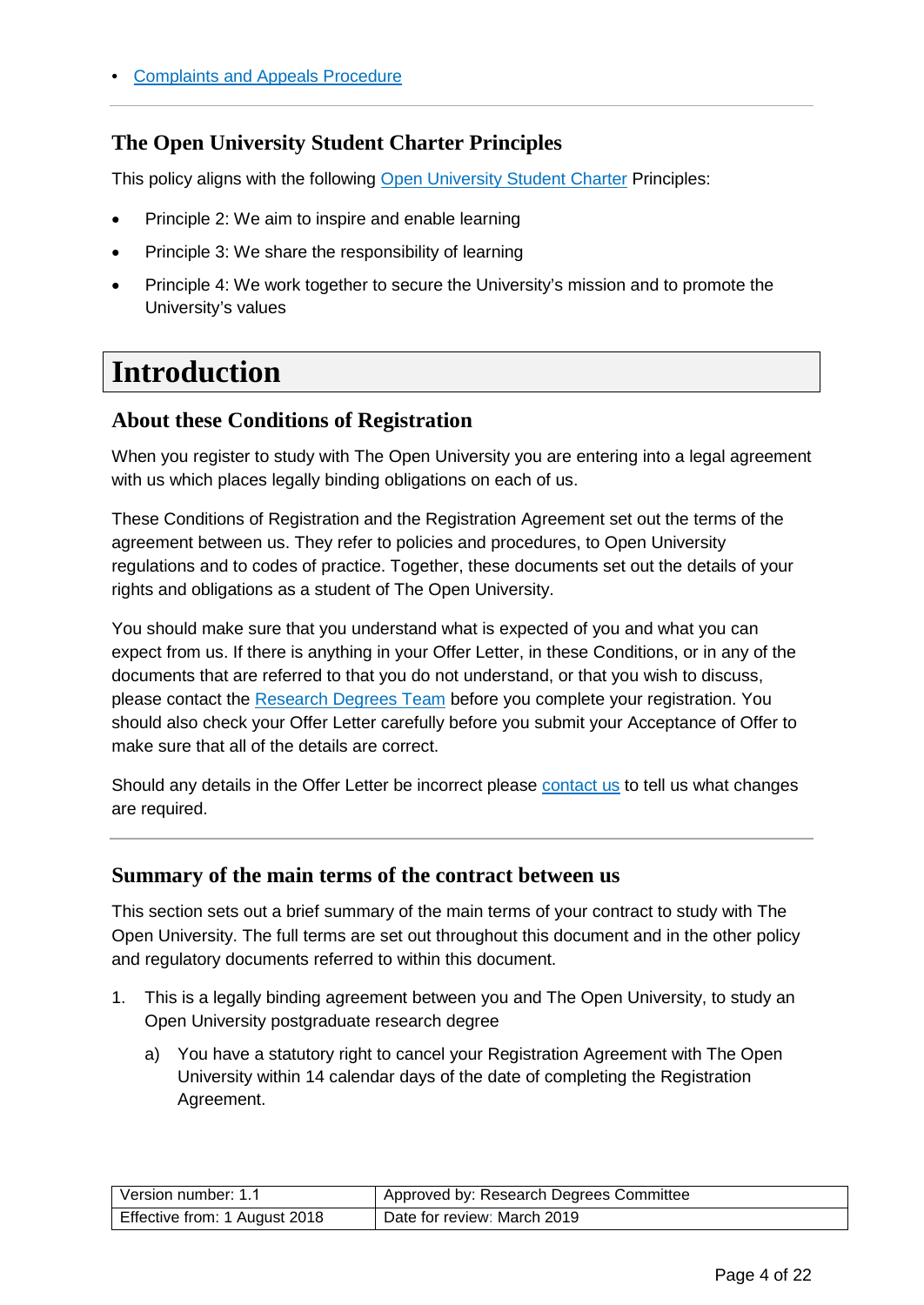- b) If you cancel your registration more than 14 calendar days after the date of completing the Registration Agreement, you may still do so, but you may, in certain circumstances, remain liable to pay fees.
- 2. You agree to pay the fees for your qualification, unless you are in receipt of a studentship, a fee waiver or your fees are being met by a third party as outlined in your Offer Letter. If you do not pay your fees, The Open University can end this agreement and/or can take legal action to recover unpaid fees from you.
- 3. There may be additional costs to study. These include the costs of materials (e.g. chemicals, access to specialist software, books and journals, stationery, computers and printing) and travel to and from the place of study or an examination. By applying to study at The OU and agreeing to the offer of registration, you expressly agree to meet these additional expenses.
- 4. We will use your personal information to maintain your student record, to provide support for your studies and for other facilities. Please see the [Student Privacy Notice](http://www.open.ac.uk/students/charter/essential-documents/student-privacy-notice) for more information. We will only share your information with others in accordance with our [Student Privacy Notice.](http://www.open.ac.uk/students/charter/essential-documents/student-privacy-notice)
- 5. We will provide you with supervision, training and support as described in the online prospectus and in the Research Degree Handbooks.
- 6. You agree to study for the qualification, make reasonable use of the support provided and to carry out activities as required for that qualification.
- 7. There is no guarantee of academic success. The Open University will use its academic judgement to decide whether you have met the learning outcomes for the degree that you are studying.
- 8. In order to remain registered on the programme you must maintain academic progress, in order to be successful you must submit and defend your thesis to the satisfaction of the examination panel appointed to evaluate your research. In some circumstances you will be given an opportunity to make corrections and or resubmit your thesis.
- 9. If you are required to resubmit your thesis a further fee is payable. The level of fees may change as set out in the Fee Rules / Fee Rules (ARC). If you do not achieve the qualification you will not be entitled to a refund of fees.
- 10. If you wish to change your mode of study (e.g. full time to part time), you may do so only in accordance with the regulations [Research Degree Regulations.](http://www.open.ac.uk/students/charter/essential-documents/research-degree-regulations)
- 11. The Open University can apply conditions to your study or cancel your registration if it is reasonably necessary to do so for reasons of health, safety and welfare of yourself or others, or to comply with statutory responsibilities.
- 12. The University can end this agreement if:
	- a) You have provided us with false or misleading information;
	- b) You have not done something you were required to do to as a condition of your registration (for example, to pass probation);
	- c) You do not pay your fees;

| Version number: 1.1           | Approved by: Research Degrees Committee |
|-------------------------------|-----------------------------------------|
| Effective from: 1 August 2018 | Date for review: March 2019             |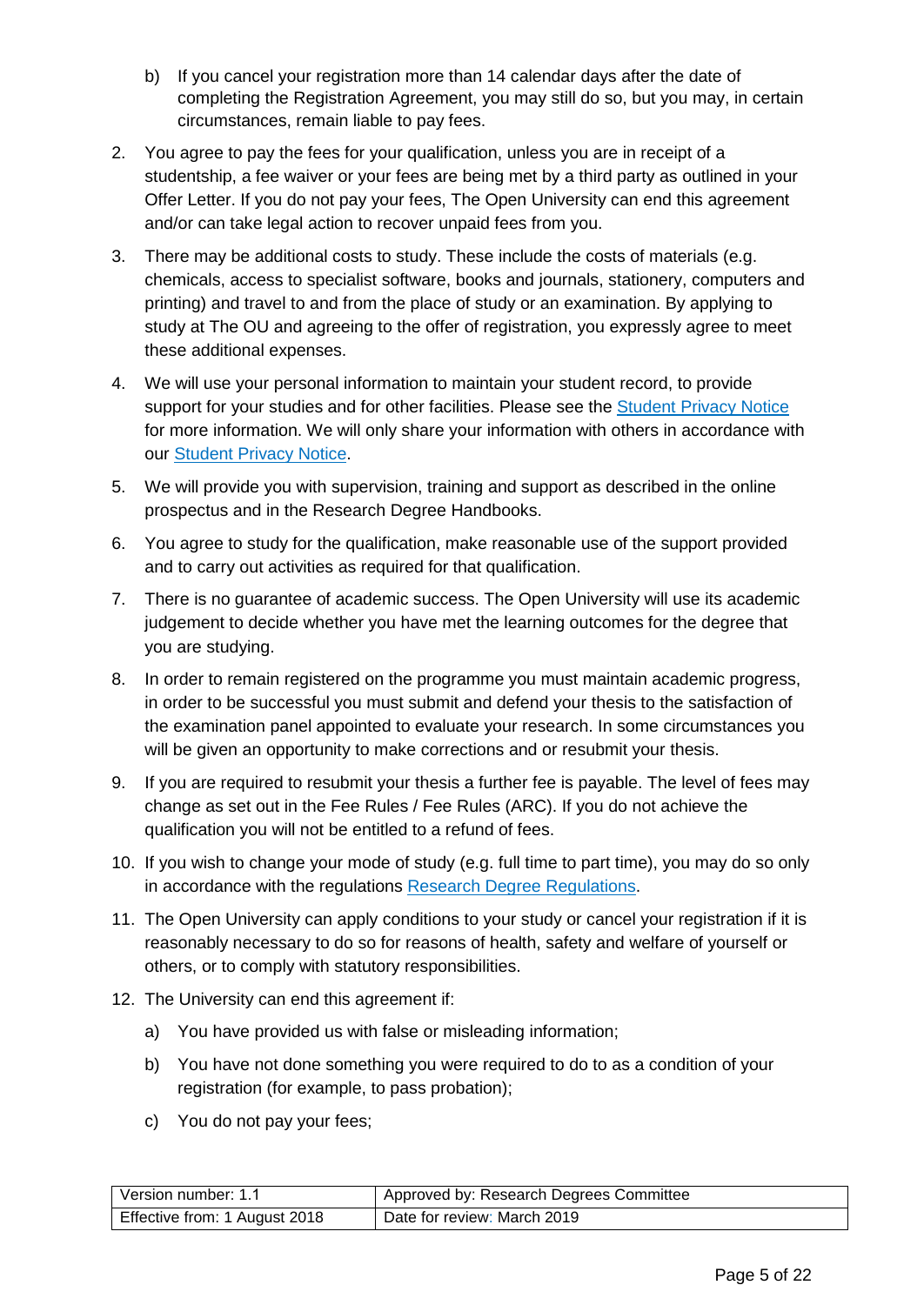- d) You are found to have committed a serious breach of the [Code of Practice for Student Discipline](http://www.open.ac.uk/students/charter/essential-documents/code-practice-student-discipline) or the [Code of Practice for Research,](http://www.open.ac.uk/research/plans-policies) or any breach of restrictions placed on your access to study.
- 13. You will be given an Open University computing account, which you must use responsibly and in accordance with the [Student Computing Policy.](http://www.open.ac.uk/students/charter/essential-documents/computing-code-conduct-students)
- 14. You must provide us with your contact details and keep them up to date.
- 15. We will communicate with you through your Open University email account, through the Graduate School Network and other Open University websites. It is your responsibility to check for messages regularly.

# <span id="page-5-0"></span>**Section A: Your agreement to register as a student**

### <span id="page-5-1"></span>**A1. The terms of the agreement**

When The Open University formally accepts in writing, by letter or email, your application to register to study with The Open University, we are entering into a legal agreement with each other.

- a) These Conditions of Registration and the Offer Letter and any supplementary documentation referred to therein contain the terms of the agreement between us. They incorporate and are subject to the rules, regulations, policies and procedures which are made under the Charter and Statutes of The Open University and which are referred to in this document. Together, they set out the rights and responsibilities of each of us which will apply while you are a registered student.
- b) If you are registering for a qualification supported by a third party you may also be required to enter into a supplementary agreement, any such agreement will form part of these Conditions and must be read in conjunction with them.
- c) If you are registering for a qualification which is offered under a partnership agreement between The Open University and another educational institution ('your Local Research Centre' e.g. an Affiliated Research Centre), some of the services and facilities provided to you under this agreement may be provided to you by the Local Research Centre on behalf of The Open University and not all services or facilities may be available. The fee arrangements may also vary, but you will be told separately about the specific arrangements that will apply to you. You may also be required to enter into a supplementary agreement with The Open University and/or the Local Research Centre. Any agreement made under this provision with The Open University will form part of these Conditions and must be read in conjunction with them.
- d) The Offer Letter, the Conditions and the rules, regulations, policies and procedures which form part of it, and any supplementary agreement required under Condition A1b), A1c) contain the entire agreement between us. If, at any time, any Open University employees or agents have agreed anything inconsistent with the Conditions of Registration, the Conditions of Registration will always take priority.

| Version number: 1.1           | Approved by: Research Degrees Committee |
|-------------------------------|-----------------------------------------|
| Effective from: 1 August 2018 | Date for review: March 2019             |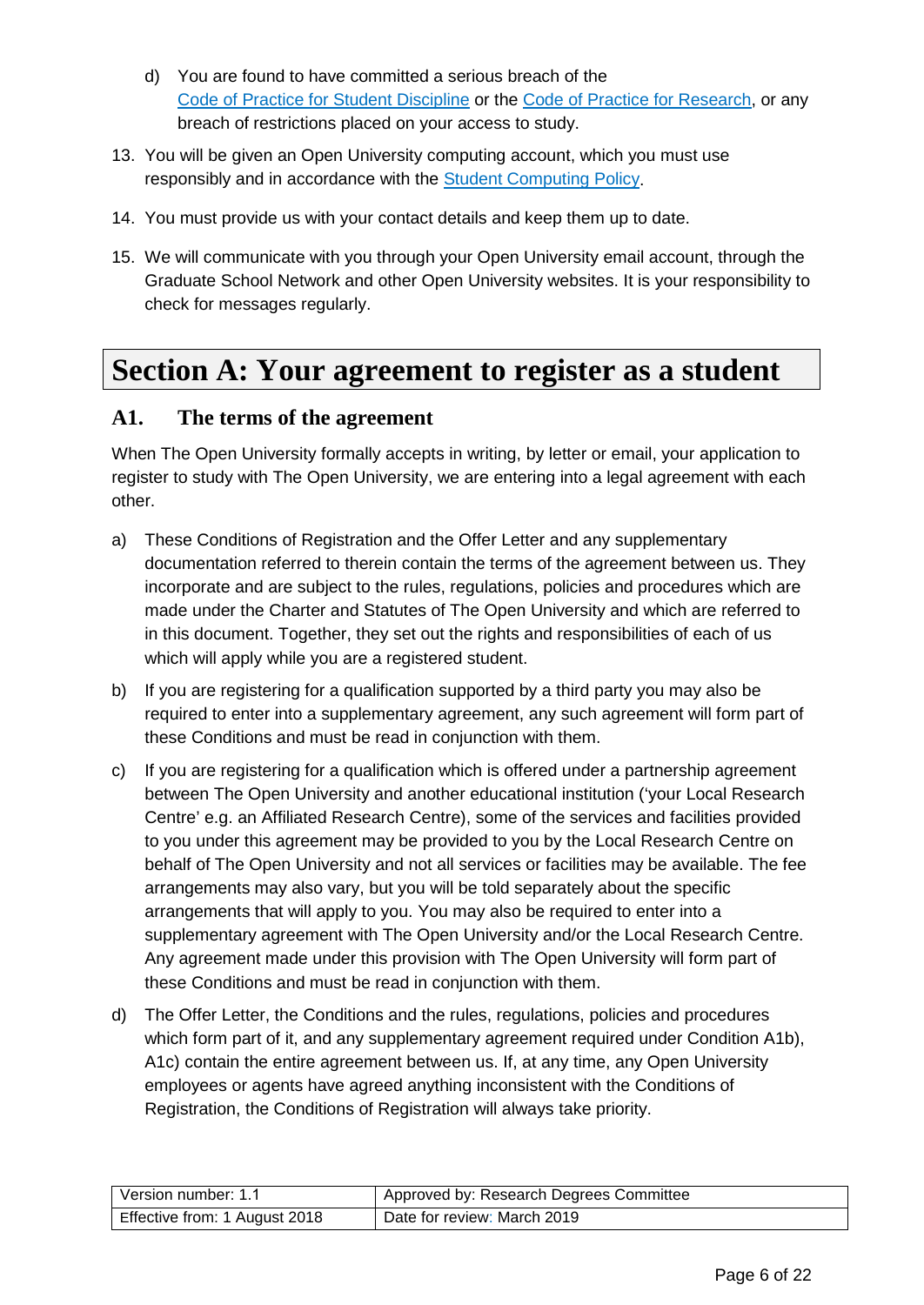- e) The Open University Research Committee acting on behalf of the Senate may change rules, regulations, policies and procedures in the circumstances set out in the [Research Degree Regulations.](http://www.open.ac.uk/students/charter/essential-documents/research-degree-regulations) The Research Committee will give you reasonable notice of changes to the regulations and rules, and the date they take effect. Please refer to the Principles section of the [Research Degree Regulations.](http://www.open.ac.uk/students/charter/essential-documents/research-degree-regulations) These Conditions will incorporate and be subject to changes that take effect during the period for which these Conditions apply.
- f) It is your responsibility as a student to ensure that the qualification you are registering to study is recognised by the appropriate professional body or employer and/or country within which you intend to utilise that study.
- g) These Conditions, and other policies and rules referred to within them, are governed by English Law.

# <span id="page-6-0"></span>**A2. Additional conditions for the protection of persons**

The additional conditions in the [Appendix](#page-20-0) apply to students who are in prison, released on licence or who are subject to any order, restriction or arrangement imposed by a court or by an authorised body on release from custody or for the protection of the public, any section of the public, or any individual, or for the prevention or management of offending behaviour, as applicable. You must notify us promptly if at any time you are or become subject to any such order, restriction or arrangement.

# <span id="page-6-1"></span>**A3. Additional conditions to comply with statutory responsibilities**

The Open University may impose conditions or vary the terms on which you study and/or access services and facilities, notwithstanding anything in this agreement or the rules, regulations, policies and procedures if, in the opinion of the University, it is reasonably necessary to do so in order to comply with its duties to protect the health and safety of students, staff, contractors and members of the public, its duties with respect to the safeguarding of young persons or vulnerable adults or in order to comply with its obligations under the Equality Act 2010 or any other statutory duty or obligation.

### <span id="page-6-2"></span>**A4. Registration**

You will be required to register in person, presenting original or certified copies of all of the documentation required, as detailed in your Offer Letter. This constitutes the Registration Process. The Registration Agreement will come into force upon completion of the Registration Process. Your application to register as a student of The Open University is subject to you satisfying to The Open University that:

- a) you have met the requirements for registration set out in the Offer Letter; and
- b) you have provided original or certified copies of all of the required documentation

| Version number: 1.1           | Approved by: Research Degrees Committee |
|-------------------------------|-----------------------------------------|
| Effective from: 1 August 2018 | Date for review: March 2019             |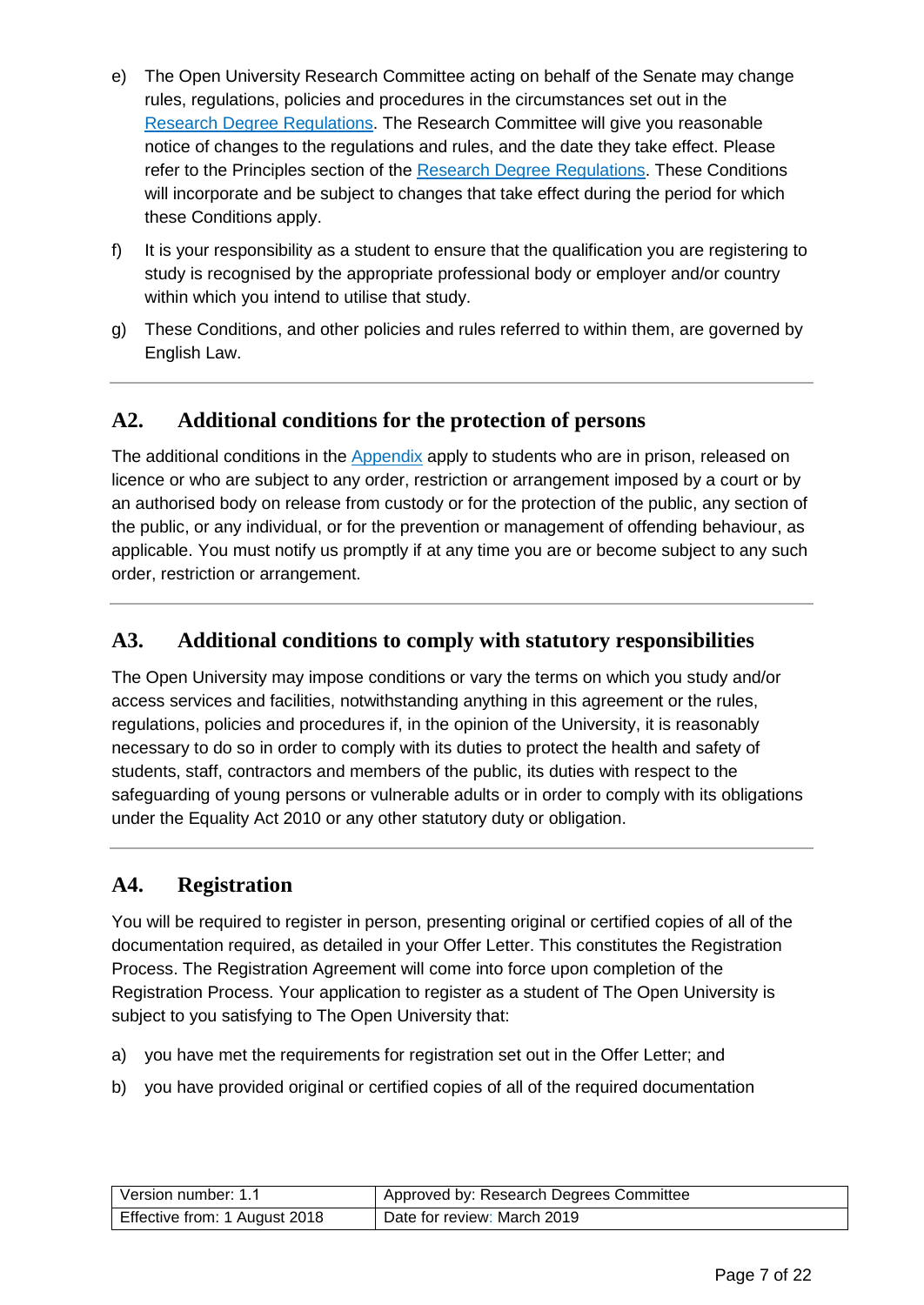- c) if applicable, you have entered into a supplementary agreement as required under Condition A1b) or A1c) above; and
- d) if you are a prisoner, you are permitted to register under paragraph A2 "Additional Conditions for the Protection of Persons" above; and
- e) you have paid the relevant fee or provided an approved payment method.

### <span id="page-7-0"></span>**A5. Intellectual Property**

- A5.1 Intellectual property (IP) generated through research carried out at the university belongs to The Open University. It is a condition of registration that research students assign any IP arising from their research to the university, with the exceptions listed below.
- A5.2 The Open University retains ownership of the following IP: Original inventions, design rights and copyright in all materials produced during the course of an Open University studentship or in work specifically assigned to a student. This includes written, broadcast and recorded work, computer programs, research information on Open University websites, iTunes, videos and any other forms of storage. Please note that copyright in software, databases, questionnaires and data collected is owned by The Open University and should not be included in papers or books where the IP is assigned to a publisher or other third party.
- A5.3 Copyright in the following is owned by the student (and any co-authors): thesis, personal notes (excluding laboratory notes), books that are not part of a university course, journal articles, conference papers, presentations.
- A5.4 Where research is sponsored by a third party, contractual arrangements must be in place to set out The Open University's position on research IP. Such arrangements might include third party ownership of IP arising from research, and therefore students must assign the IP to The Open University so that the university can comply with its contractual obligations.
- A5.5 Further information relating to research IP is contained in the [Intellectual Property Commercialisation Handbook.](http://www.open.ac.uk/students/research/forms-and-guidance)
- A5.6 Students can contact the [RAS Research and Enterprise Office](mailto:enterprise@open.ac.uk) for advice and guidance relating to research IP.

#### <span id="page-7-1"></span>**A6. Residence requirements**

- A6.1 You will be eligible to register to study with us if you are resident in the UK as a UK/EU citizen or if you are an overseas national on a Tier 1, Tier 2 or spouse visa or with a Tier 4 visa where The Open University or a Local Research Centre is the sponsor.
- A6.2 If you are currently resident in the UK on a visitor visa, student visitor visa or working holiday visa, which only allows a stay in the UK for up to six months, you will not be eligible to register.

| l Version number: 1.1         | Approved by: Research Degrees Committee |
|-------------------------------|-----------------------------------------|
| Effective from: 1 August 2018 | Date for review: March 2019             |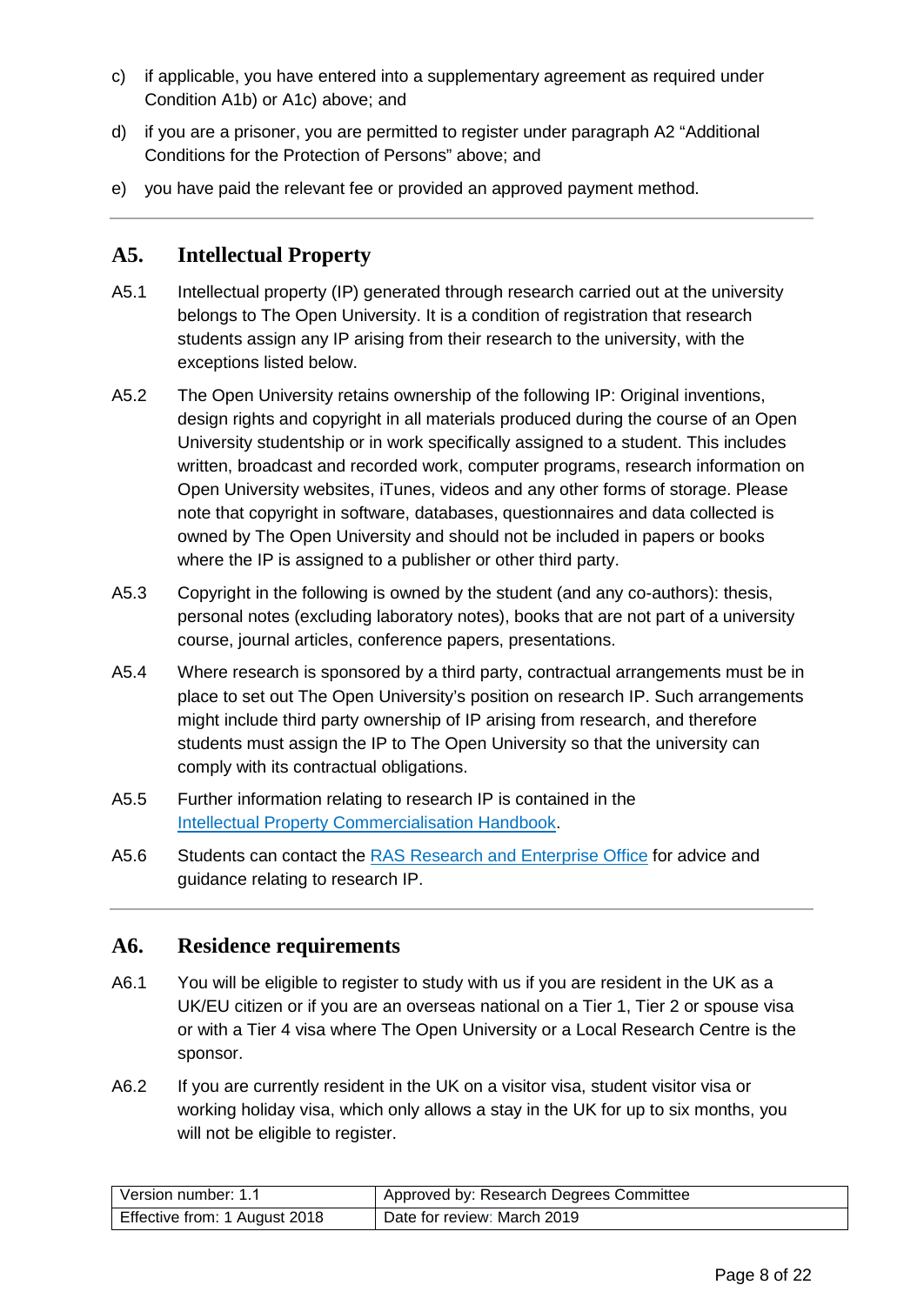- A6.3 If you are not resident in the UK you may only register:
	- a) for those qualifications which permit overseas residency
	- b) where you are registered through a Local Research Centre
	- c) where you are in receipt of a residency waiver
- A6.4 When you register, you must provide your home address. If you live outside of the UK, you should **only** give us your work or care of (c/o) address if exceptional permission has been granted to do so. This allows The Open University to accurately determine the fee you are liable to pay, as outlined in our Fee Rules/Fee Rules (ARC). If you are unsure or would like to seek exceptional permission, please contact the Research Degrees Team in the Graduate School.

#### <span id="page-8-0"></span>**A7. Attendance/Engagement Requirements**

A7.1 Attendance and engagement requirements whilst registered as a post graduate research student are provided in the Research Degree Regulations. Please see regulations RD 8.1 – 8.6 for students registered on an MPhil/PhD and regulations PD 7.1 - 7.2 for students registered on a Professional Doctorate.

#### <span id="page-8-1"></span>**A8. Personal information**

- A8.1 The personal information that we have collected from you is shown in the profile section of the Graduate School Network. We also keep records of your contact with us and your participation in training activities.
- A8.2 When you register to study with The Open University the personal information that you have supplied will be used and processed in accordance with the [Student Privacy Notice.](http://www.open.ac.uk/students/charter/essential-documents/student-privacy-notice) This may include using your personal information, together with the records we will keep of your participation in learning activities, to provide support to you in your studies.
- A8.3 We use the information that we hold in our records to process your registration, to keep in touch with you, to support you in your studies and to provide services and facilities, so it is important that it is correct. It is your responsibility to keep your personal information up to date and to notify us of any changes or errors. You must notify us within a reasonable time if you change your name, the country where you are resident or ordinarily resident, or any of your contact details. We may require you to provide satisfactory evidence of any change before our records will be updated. Further details of when this and any additional evidence may be required can be obtained from the Research Degrees Team in the Graduate School or seen in full in the [Student Privacy Notice.](http://www.open.ac.uk/students/charter/essential-documents/student-privacy-notice)
- A8.4 If you are awarded any qualification of The Open University, any certificate in respect of that qualification will be issued in the name that we hold in our records at the point when your qualification is conferred. A certificate will not be amended or reissued in a different name if a change of name is notified after the date your

| Version number: 1.1           | Approved by: Research Degrees Committee |
|-------------------------------|-----------------------------------------|
| Effective from: 1 August 2018 | Date for review: March 2019             |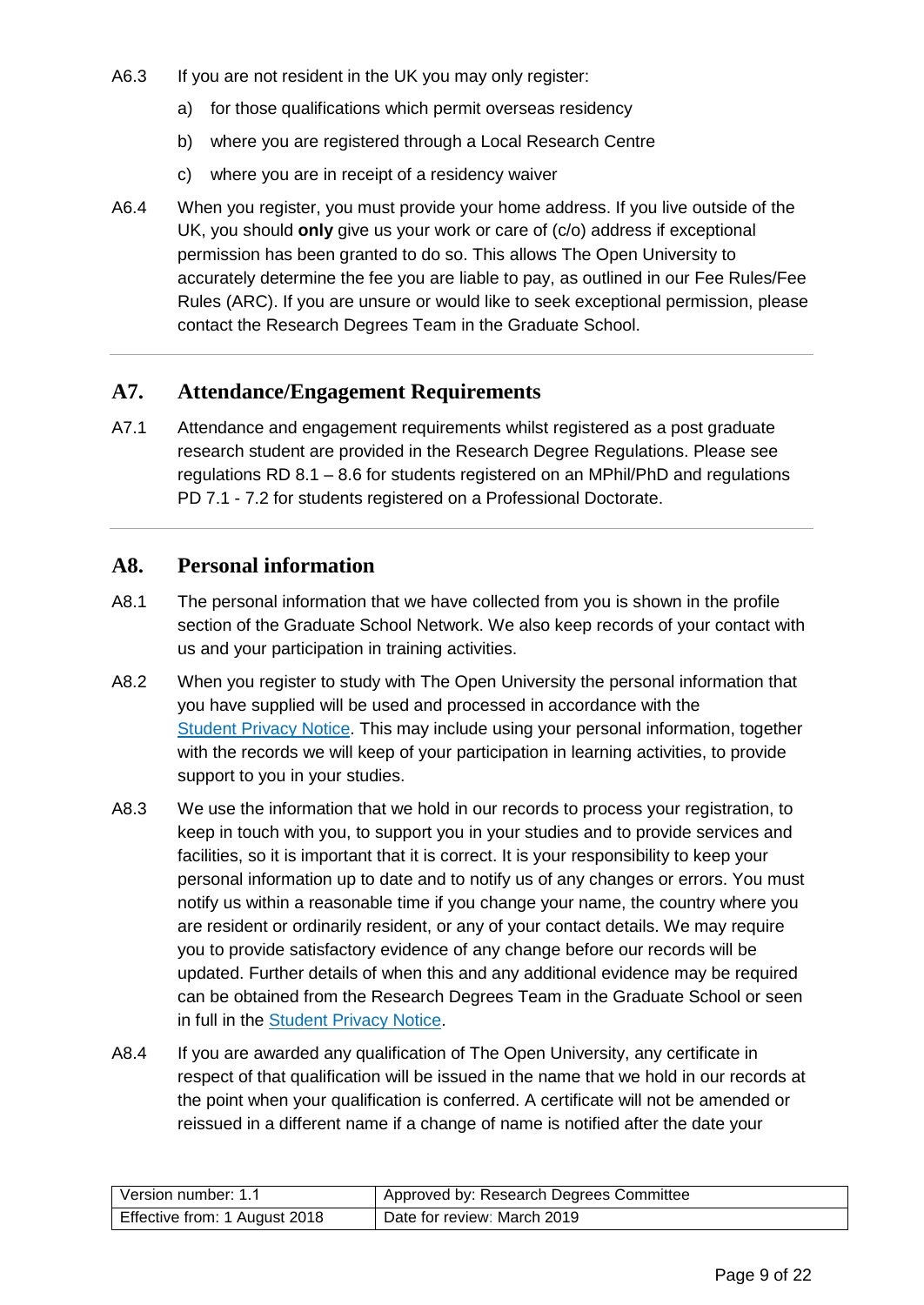qualification is conferred except in the case of an error by The Open University in recording your personal details or if a valid request is made under the Gender Recognition Act 2004. A duplicate certificate will be issued in the same name as the original certificate (unless amended as above), even if a change of name may subsequently have been notified.

#### <span id="page-9-0"></span>**A9. Our rights to make changes**

A9.1 The Research Degree Regulations and the Research Degree Handbooks set out the circumstances in which The Open University may make changes to regulations, your supervision or availability of programmes. The following paragraphs outline the circumstances in which The Open University may make changes to these terms or our educational services:

#### A9.2 **Circumstances outside our control**

The Open University will take all reasonable steps to provide the support for your research degree. There may be circumstances outside of our control where we are unable to provide those services in full or in part for reasons such as failure of equipment, fire, flood, pandemic, terrorist acts. In addition, supervisors leaving The Open University (or a Local Research Centre) or industrial disputes are beyond our control. Where those, or similar, circumstances arise we will minimise disruption so far as we are reasonably able to and, wherever practicable, will provide you with reasonable alternative arrangements to continue with your studies.

#### A9.3 **Short-term changes to learning, teaching and assessment arrangement**s

The Open University may have to postpone, re-locate, re-structure or cancel supervisory meetings, forums, day schools, residential schools and other training sessions, assessments or examinations due to the occurrence of an event or circumstance beyond its reasonable control including, but not limited to, industrial action, whether on the part of The Open University's staff or otherwise, short notice absence of training, examiners or other staff, short notice unavailability of premises, facilities or materials. The Open University will make all reasonable efforts to inform you of any such changes as early as possible and to provide reasonable alternative arrangements wherever practicable to do so.

#### A9.4 **Changes to Qualifications**

- A9.4.1 The Open University continually seeks to enhance its students' experience and ensure that programmes remain valid, relevant and current. The training sessions that are made available in future as part of your qualification will reflect those aims of The Open University and may therefore not include the same subject content, teaching or assessment methods as those available at the start of your qualification*.*
- A9.4.2 In line with this aim, The Open University may make changes to the structure of its qualifications. These may include such matters as the balance between core, options and free choice components, the balance between coursework and examination or other forms and types of assessment, the order of study and rules

| l Version number: 1.1         | Approved by: Research Degrees Committee |
|-------------------------------|-----------------------------------------|
| Effective from: 1 August 2018 | Date for review: March 2019             |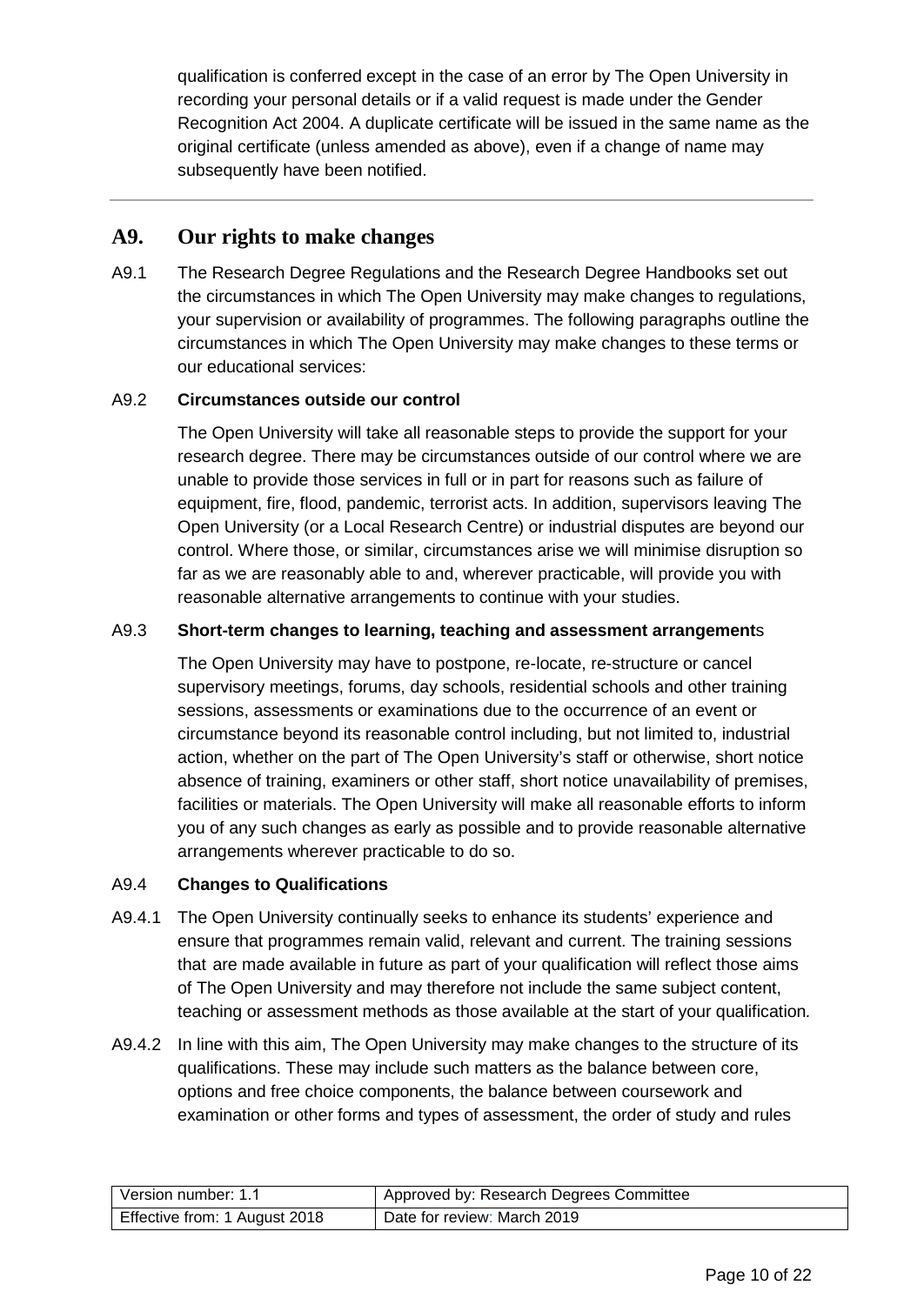for progression through the qualification, the requirements for attendance at or participation in specified learning activities.

- A9.4.3 You may be given the option to continue your studies under the new structure or to carry on under the original structure, subject to the teach-out arrangements set out in any notice given.
- A9.4.4 The notice period provided may be reduced if it is necessary to comply with the requirements of a professional, statutory or regulatory body or of any other body that accredits or validates the qualification.

#### **A9.5 Withdrawal of Qualifications**

- A9.5.1 If you are registered for a qualification and The Open University has approved the withdrawal of that qualification, you will be given notice of the withdrawal and a reasonable opportunity to complete your study for it before it is withdrawn, subject to the continued availability of the required training. If the period for withdrawal is shorter than that of the qualification time limit, then the withdrawal date will override the qualification time limit.
- A9.5.2 Except in the circumstances set out below, the minimum period of notice that you will be given will be sufficient for you to complete the qualification at a study intensity of half of the full-time equivalent rate assuming that you do not fail any component, suspend your registration or seek an extension.
- A9.5.3 The notice period set out above may be reduced if it is necessary to comply with the requirements of a professional, statutory or regulatory body or of any other body that accredits or validates the qualification for the change to be made in a shorter period of time.
- A9.5.4 If you are unable to complete your qualification within the notice period you will be able to obtain advice and guidance to help you move to an equivalent qualification under The Open Programme.
- A9.5.5 You will normally be permitted to complete your qualification up to 12 months after the published withdrawal date if you are resubmitting your thesis.

#### <span id="page-10-0"></span>**A10. Your cancellation rights**

- A10.1 Under the Consumer Contracts (Information, Cancellation and Additional Charges) Regulations 2013, you have a right to cancel your registration to study for a qualification, without giving any reason, within 14 calendar days of the date of the completing the Registration Process. You will receive a full refund of any fees you have paid or a waiver of any fees you are liable to pay for that.
- A10.2 If you wish to cancel this agreement, or make other changes to your study more than 14 calendar days after the date of completing the Registration Process you must follow the instructions in the [Research Degree Handbooks.](http://www.open.ac.uk/students/charter/essential-documents/research-degrees-handbook) Your eligibility for a fee refund or a fee credit is set out in the [Fee Rules/ Fee Rules \(ARC\).](http://www.open.ac.uk/students/research/forms-and-guidance)

| Version number: 1.1           | Approved by: Research Degrees Committee |
|-------------------------------|-----------------------------------------|
| Effective from: 1 August 2018 | Date for review: March 2019             |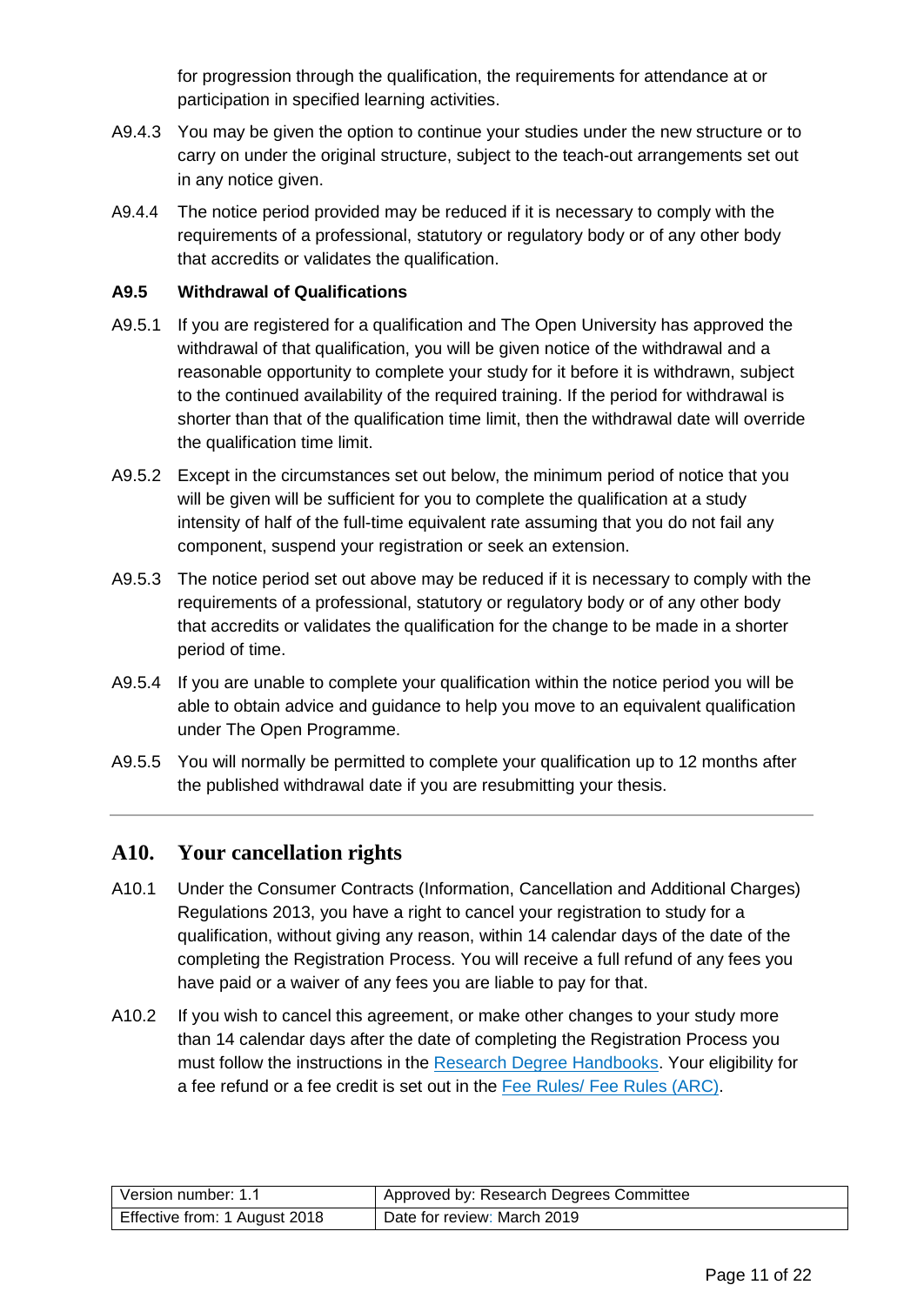### <span id="page-11-0"></span>**A11. Complaints and appeals**

The Open University has a [Student Complaints and Appeals Procedure a](http://www.open.ac.uk/students/charter/essential-documents/complaints-and-appeals-procedure)nd is a member of the Scheme of Independent Adjudication for Higher Education established by the Higher Education Act 2004.

### <span id="page-11-1"></span>**A12. Student discipline**

The Open University has a [Code of Practice for Student Discipline](http://www.open.ac.uk/students/charter/essential-documents/code-practice-student-discipline) and a [Code of Practice for Research.](http://www.open.ac.uk/research/plans-policies) When you register to study with The Open University you agree to be bound by that codes.

# <span id="page-11-2"></span>**Section B: Your fees**

# <span id="page-11-3"></span>**B1. Your agreement to pay tuition fees and other charges**

- B1.1 When you register as a student of The Open University you agree that you will pay the tuition fees and other charges or costs which must be met in respect of your studies. The tuition fee you agree to pay is shown in your Offer Letter. By applying to study at The Open University and agreeing to these Conditions, you also expressly agree to pay any additional charges which may be due to The Open University in respect of your studies that are not covered by the annual registration fee.
- B1.2 The annual registration fee does not cover all the materials you may need to complete your studies.
- B1.3 If you are eligible to resubmit your thesis, you may be required to register for the period of resubmission and an additional resubmission fee will be payable.
- B1.4 If your qualification includes a residential school, the fee will not cover the costs of accommodation, meals, travel or other facilities provided in connection with attendance at that residential school, whether they are provided by The Open University or otherwise, unless otherwise stated in the relevant Research Degrees Handbook.
- B1.5 Payment of or arrangement to pay your fees must be in place before you register. Prior to registration you will be provided with information about available payment methods.

#### <span id="page-11-4"></span>**B2. Your liability for fees**

B2.1 When you register to study with The Open University you agree to pay the whole of the fee set out in your Offer Letter or registration confirmation. See

| Version number: 1.1           | Approved by: Research Degrees Committee |
|-------------------------------|-----------------------------------------|
| Effective from: 1 August 2018 | Date for review: March 2019             |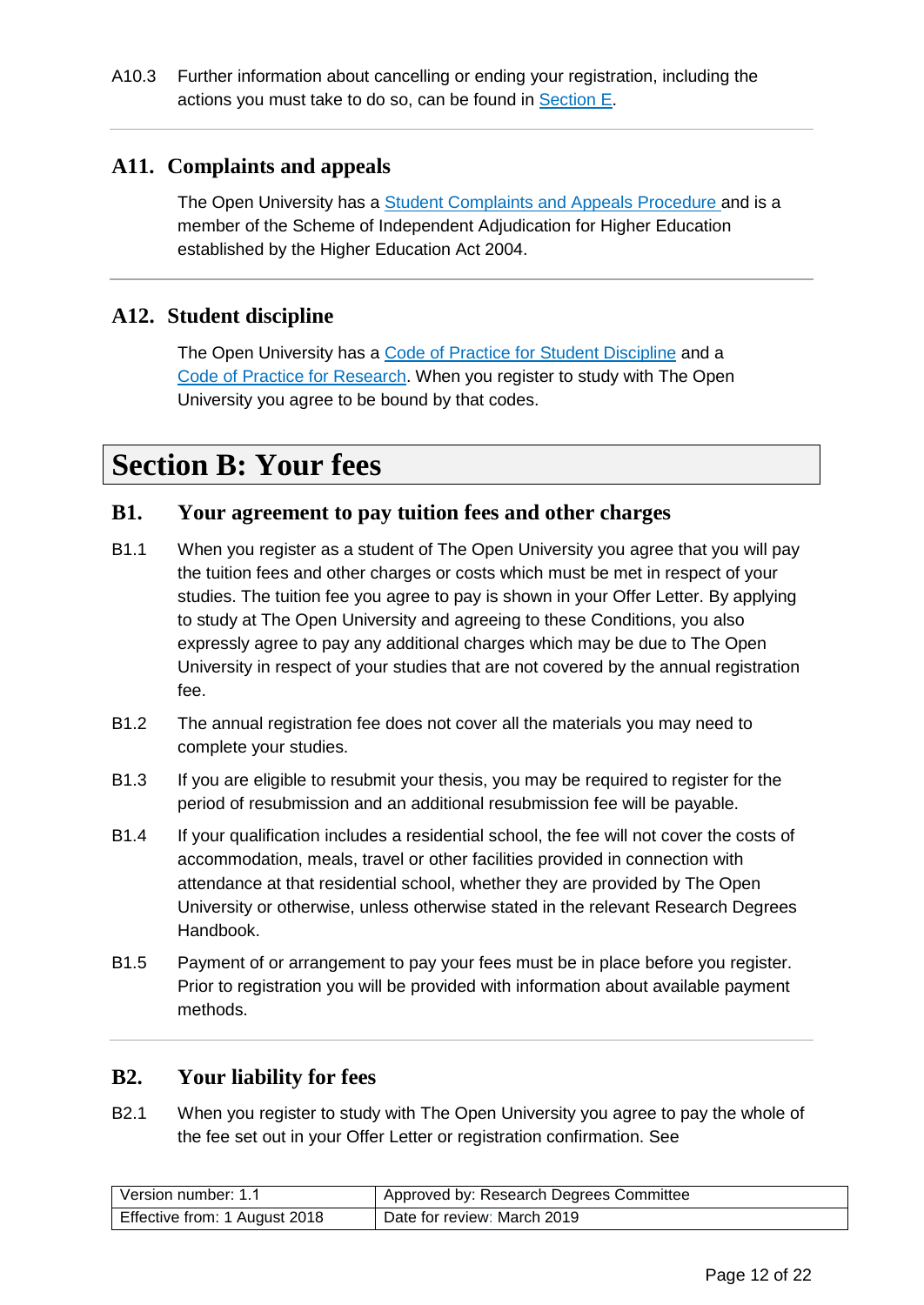<http://www.open.ac.uk/postgraduate/research-degrees/fees-and-funding> for details of fees charged.

<span id="page-12-1"></span>B2.2 You are normally required to have paid or secured an agreement to pay your fees by a payment method approved by us before we will accept your registration.

However, The Open University may, at its discretion, accept your registration before your approved payment method such as a government grant, a student loan or payment by a sponsor has been secured. The exercise of this discretion will be conditional upon you having taken and/or agreeing to take all reasonable steps (as the case may be) to secure that payment method within a reasonable time. If you have not secured that payment within the reasonable time we have given you to do so, The Open University may cancel your registration as set out in [Section E2](#page-16-0) "The

Open University's right to cancel your registration". You will be notified in advance if this is the case.

- B2.3 If you are paying your fees using a loan via the Open University Student Budget Accounts Limited (OUSBA) you may remain liable to meet scheduled re-payments unless you have cancelled this agreement in circumstances which entitle you to a full fee refund. You must check the terms of your OUSBA agreement and seek advice from OUSBA Ltd if you are not sure.
- B2.4 You will become liable for annual fees each year you register. You will not be bound to pay fees in relation to future years' study until you register for those years.

#### <span id="page-12-0"></span>**B3. How we calculate your fees**

- B3.1 Your fees are calculated in accordance with our [Fee Rules,](http://www.open.ac.uk/students/charter/essential-documents/fee-rules) based on the information that you have given us your intended research programme, your nationality, whether you intend to study full or part-time, whether you are ordinarily resident in the UK, the EU/EEA or elsewhere and, if you are ordinarily resident in the UK, whether this is in England, Northern Ireland, Scotland or Wales.
- B3.2 You are responsible for ensuring that the information provided to us and used in your Offer Letter is correct. If any of your information is inaccurate you must inform us before completing your registration. If we have sent you an Offer Letter and it is in any way incorrect, **do not alter or sign it**. Please [contact us](#page-19-2) to give us the correct information and we will send you a new Offer Letter.
- B3.3 The Open University reserves the right to check any information that you have given us and, if the checks show that a different fee should be paid, to recover the difference between the fee shown in the Offer Letter and the correct fee if higher. The Open University may share data with external agencies to check that the correct fee has been paid.

| Version number: 1.1           | Approved by: Research Degrees Committee |
|-------------------------------|-----------------------------------------|
| Effective from: 1 August 2018 | Date for review: March 2019             |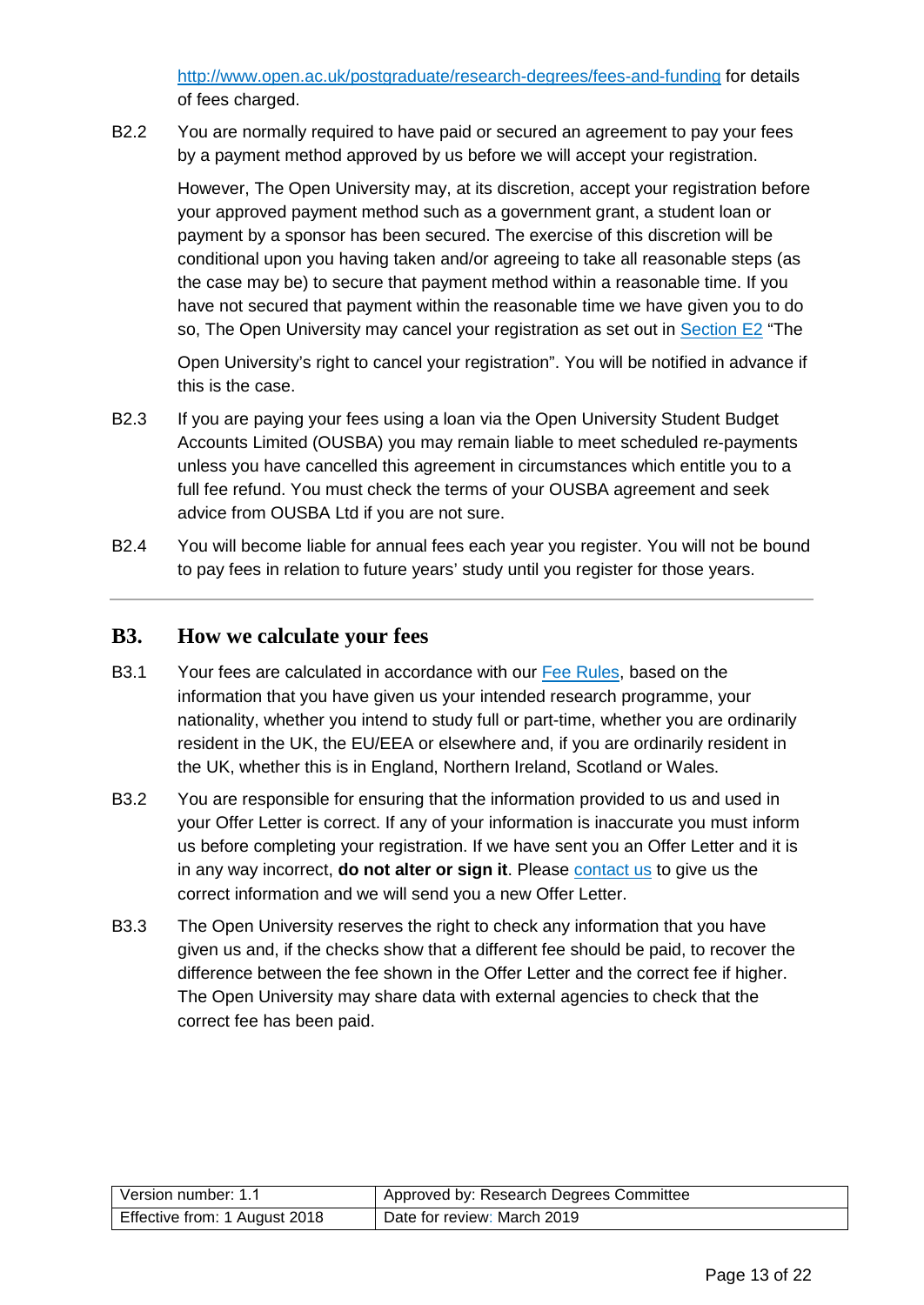### <span id="page-13-0"></span>**B4. Failure to pay fees and charges**

- B4.1 If you do not pay your fees or provide an approved payment method at the time of registration, we will not accept your registration unless paragraph [Section B2.2](#page-12-1) above ("Your liability for fees") applies.
- B4.2 If you are permitted to register or enrol under [Section B2.2](#page-12-1) ("Your liability for fees") above and you fail to secure an approved payment method within the reasonable time we have given you to do so, The Open University may cancel your registration even if you have started studying. You will be given notice of our intention to cancel your registration and a final opportunity to secure the payment or to pay by a different method. If your registration is cancelled under this paragraph any part payment of fees you or a sponsor have already made will be refunded and any grant or loan in respect of part payment of fees will be cancelled.
- B4.3 If you are intending to pay your fees with the aid of a means tested award from a UK funding authority but your award does not cover your fees in full, your registration will not be complete until such time as any fee shortfall has been covered in full. We will not be able to confirm your registration to your funding authority to allow any maintenance support you may be due to be released to you until your registration is completed.
- B4.4 If we have accepted your registration and, for any reason, the payment method we have accepted is cancelled or withdrawn (for example a credit or debit card payment is not honoured by your bank or a grant or loan is withdrawn) we may cancel your registration even if you have started studying. You will be given notice of our intention to cancel your registration and a final opportunity to secure the payment or to pay by a different method.
- B4.5 If your registration is cancelled under Sections B4.2 or B4.4 above it will be reinstated in the following circumstances:
	- a) if you contact us within 7 calendar days of the date of cancellation having secured an agreed payment method or if you provide payment by a different method; or
	- b) if you contact us more than 7 calendar days after the date of cancellation having secured an agreed payment method or if you provide payment by a different method, and you agree to accept the potential impact any gap in your studies may have on your academic progress.
- B4.6 If your registration is cancelled under paragraph B4.2 or B4.4 above you will remain personally liable to The Open University for all the fees which are due by the date of the cancellation. If you do not pay those fees you will be in debt to The Open University and The Open University will take action to recover that debt.
- B4.7 If you are required to pay any other charges in connection with your studies (for example the accommodation charge for a residential school) and you do not pay those charges when they become due you may not be provided with the services or facilities to which those charges relate. If, at The Open University's discretion, the

| l Version number: 1.1         | Approved by: Research Degrees Committee |
|-------------------------------|-----------------------------------------|
| Effective from: 1 August 2018 | Date for review: March 2019             |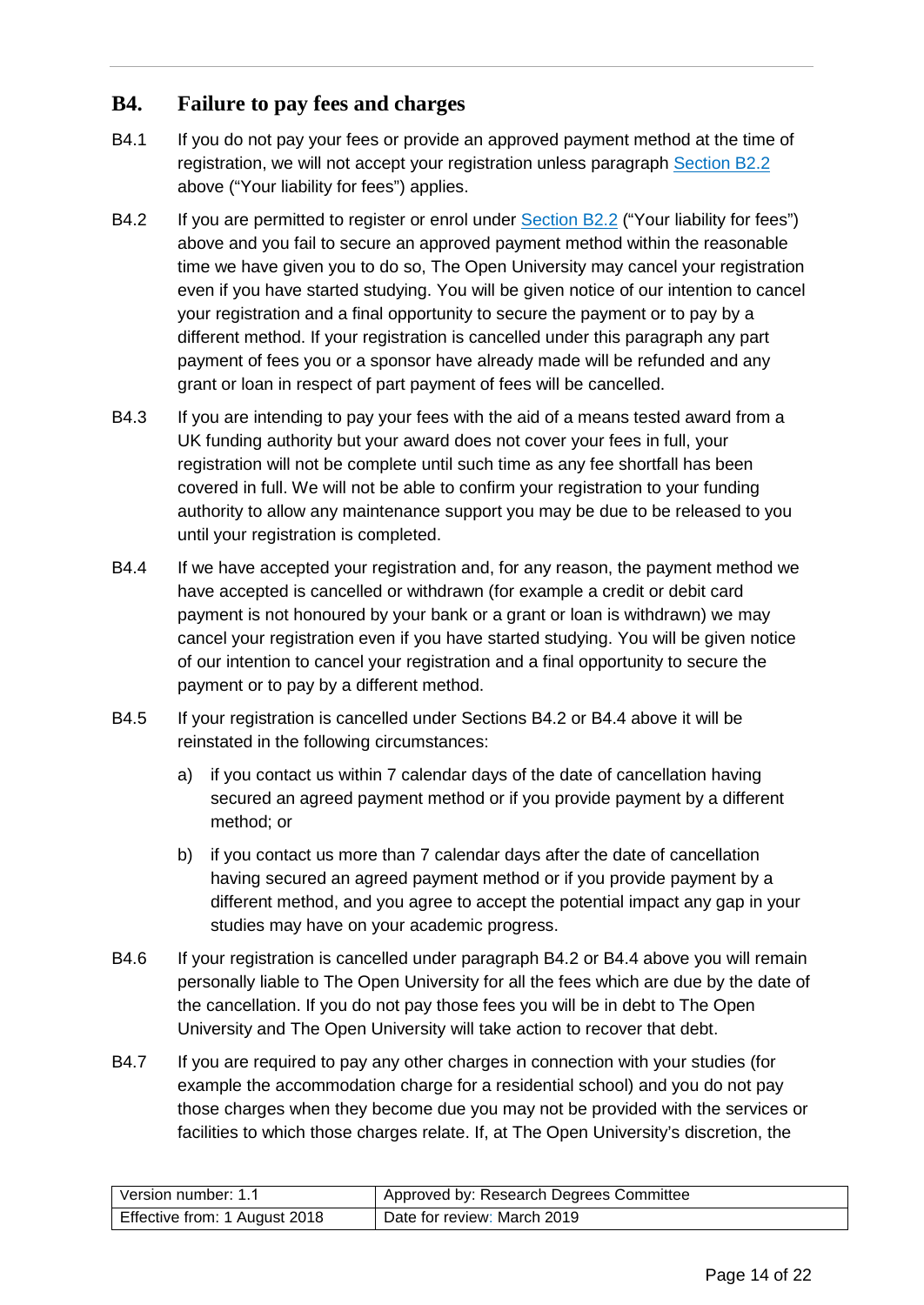services or facilities are provided and the charges remain unpaid, you will be in debt to The Open University and The Open University will take action to recover that debt.

### <span id="page-14-0"></span>**B5. Consequences of not paying fees or additional charges**

- B5.1 If you do not pay your outstanding fees or other charges, including any further fees and other charges that may fall due, we may take all reasonable steps including legal action to recover those fees and other charges from you.
- B5.2 If you are in debt to us for your fees, we will:
	- a) Notify you of what action you may take, if appropriate, to limit any liability for further fees and other charges that may become due and give you a reasonable opportunity to take that action before any further liability is incurred;
	- b) Notify you that you are in debt, the amount of the debt and how you may pay that debt and give you a reasonable opportunity to pay any outstanding fees or other charges before taking any further action against you.
- B5.3 If you are in debt to us for your fees, you will only be permitted to undertake further study for which any further fees or charges may become due if you pay in advance or have another secured method of payment for those fees or charges, which we have accepted, and you discharge or make arrangements to discharge the debt.
- B5.4 If we continue, at our discretion, to provide services or facilities or allow further registration to students who are in debt to us, we reserve the right to take the actions mentioned above at a later date.

# <span id="page-14-1"></span>**Section C: Your research**

#### <span id="page-14-2"></span>**C1. Registration**

When you are registered on the programme shown in the Offer Letter:

- a) you will be provided with supervision, training and support as described in the online prospectus and in the Research Degree Handbooks;
- b) you agree to study for the qualification, submit documentation at the times and in the manner specified in the regulations and to attend examination(s);

#### <span id="page-14-3"></span>**C2. Assessment**

The Open University's [Research Degree](http://www.open.ac.uk/students/charter/essential-documents/research-degree-regulations) Regulations will apply to the assessment of your programme. We will apply our academic judgment to determine the extent (if any) to which the learning outcomes of the degree have been met.

| Version number: 1.1           | Approved by: Research Degrees Committee |
|-------------------------------|-----------------------------------------|
| Effective from: 1 August 2018 | Date for review: March 2019             |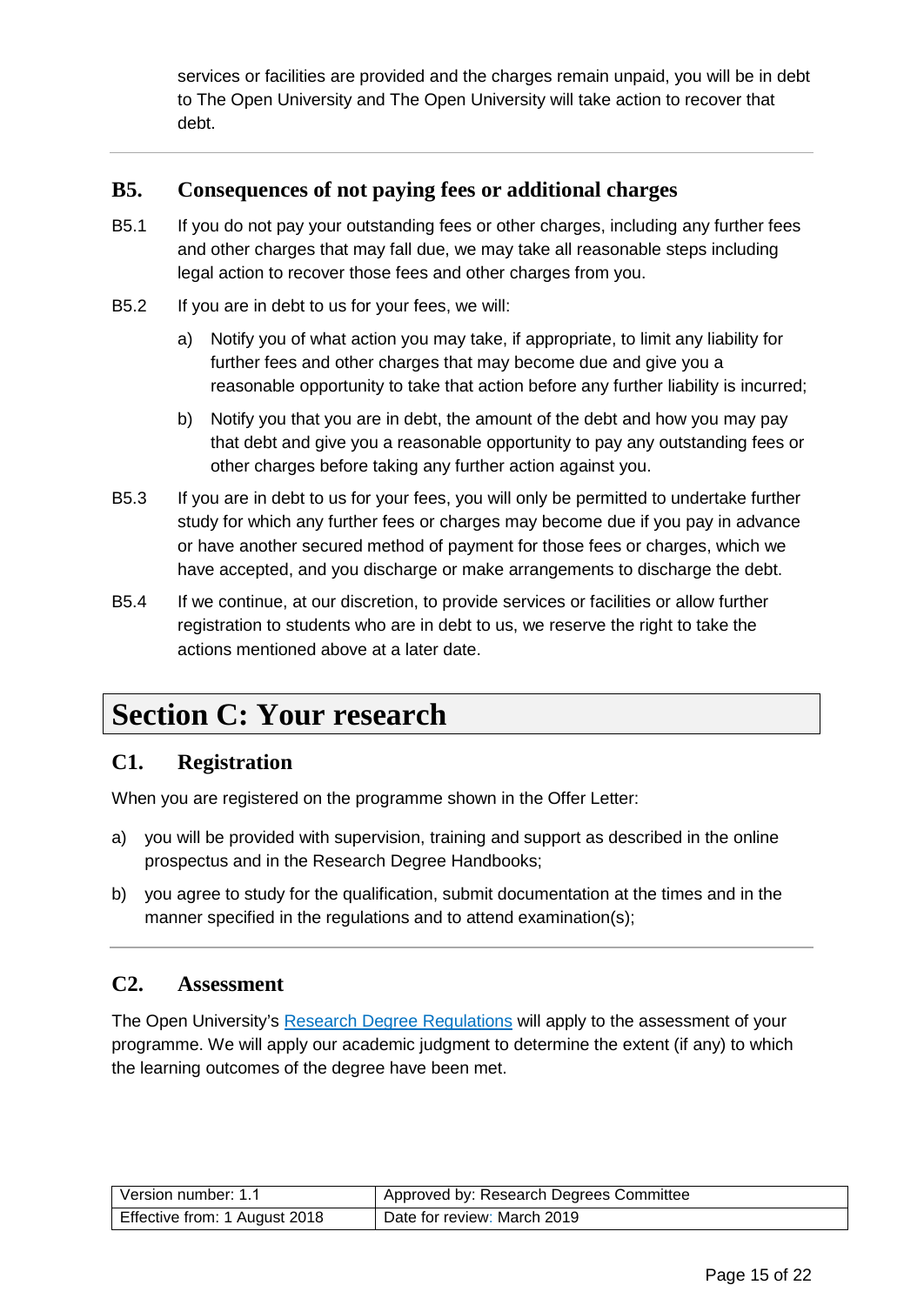# <span id="page-15-0"></span>**C3. The Residential School element**

- C3.1 If your research degree includes a compulsory residential school element you must participate satisfactorily, as defined in the programme handbook.
- C3.2 If you are attending a residential school in the UK and you require a visa to enter the UK, it is your responsibility to obtain the necessary [Short-term study visa.](https://www.gov.uk/study-visit-visa) Please [contact us](#page-19-2) to request a letter from the Research Degrees Team in the Graduate School to use in support of your application for a Short-term study visa. The standard Offer Letter will not suffice.

# <span id="page-15-1"></span>**C4. Notification of relevant disabilities**

If you have told us that you have a disability which might affect your studies, examination or assessment, you must provide us with any further information we ask you for so that we comply with our responsibility to make reasonable adjustments under the Equalities Act 2010.

# <span id="page-15-2"></span>**Section D: Your qualification**

### <span id="page-15-3"></span>**D1 Your declared qualification**

Your declared qualification is shown in your Offer Letter. Subject to the time limits as stated in your Offer Letter and the [Research Degree Regulations,](http://www.open.ac.uk/students/charter/essential-documents/research-degree-regulations) we will provide you with the opportunity to study at the required level on the proviso that you make satisfactory academic progress.

# <span id="page-15-4"></span>**Section E: Ending your registration**

#### <span id="page-15-5"></span>**E1. Cancelling your registration**

E1.1 To cancel your initial registration, you must inform The Open University of your decision in writing either by making a clear statement by letter or email.

> If you do not formally cancel your registration you will not be eligible for any fee refunds, even if you do not participate or cease to participate in the programme.

E1.2 You must follow agreed procedures in order to cancel your registration, as follows:

#### a) **Withdrawing your application before you are registered**

If you want to withdraw your application before you are registered, you should not proceed with your registration. If we have sent you an Offer Letter and you have not signed and returned the Acceptance of Offer, do not alter or sign this agreement. Please contact us to tell us and we will cancel your application.

b) **Withdrawing from your qualification within 14 calendar days of registration**

| Version number: 1.1           | Approved by: Research Degrees Committee |
|-------------------------------|-----------------------------------------|
| Effective from: 1 August 2018 | Date for review: March 2019             |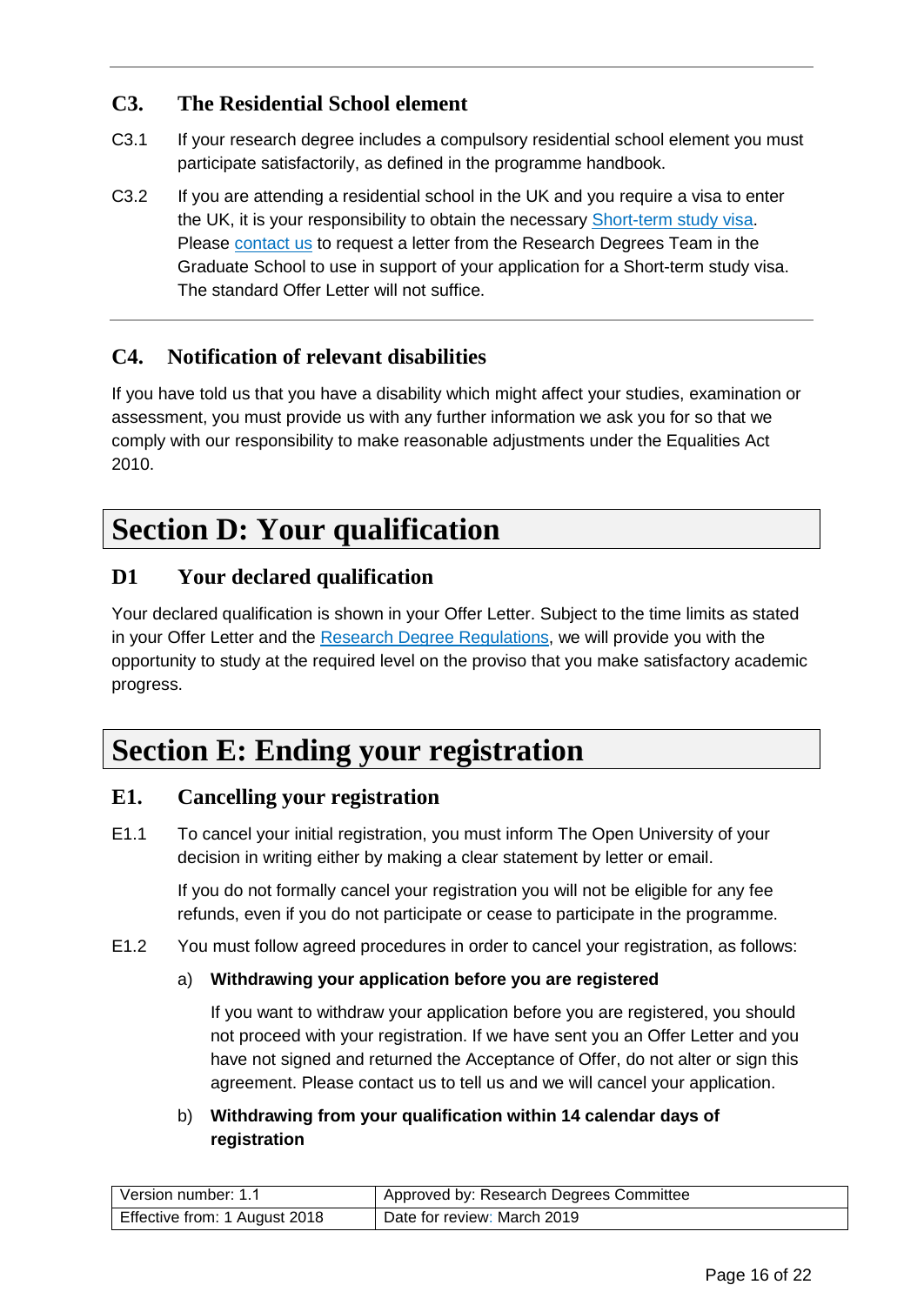Under the Consumer Contracts (Information, Cancellation and Additional Charges) Regulations 2013, you have a right to cancel your registration, without giving any reason, within 14 calendar days of the date of completion of the Registration Process. If you do so, you will receive a full refund of any fees you have paid or a waiver of any fees you are liable to pay.

#### c) **Withdrawing from your qualification more than 14 calendar days after registration**

If you cancel this agreement after more than 14 days you must follow the guidance provided in the [Research Degrees Handbooks.](http://www.open.ac.uk/students/charter/essential-documents/research-degrees-handbook) Your eligibility for a fee refund or a fee credit is set out in the Fee Rules/ Fee Rules (ARCs).

### <span id="page-16-0"></span>**E2. The Open University's right to terminate your registration**

- E2.1 The Open University may terminate your registration at any time if:
	- a) we find that you have given us information which is false or misleading;
	- b) you fail to meet any academic or administrative requirements shown in the [Research Degree Regulations](http://www.open.ac.uk/students/charter/essential-documents/research-degree-regulations) or the [Research Degree Handbooks](http://www.open.ac.uk/students/charter/essential-documents/research-degrees-handbook) (e.g. failure to make satisfactory academic progress);
	- c) you fail to pay your tuition fees as set out in Section B ("Your fees") or are in debt to The Open University in respect of tuition fees or other academic charges;
	- d) you were required to make a supplementary agreement as referred to in Condition A1c) or A1d) and you have failed to complete such an agreement;
	- e) you are unable to meet any conditions in a supplementary agreement that are specified as requirements for registration or continued registration;
	- f) you break any of the conditions set out in this document (and any of the other rules and regulations referred to in it) or in any supplementary agreement;
	- g) you are excluded from study as a result of a breach of

the [Code of Practice for Student Discipline](http://www.open.ac.uk/students/charter/essential-documents/code-practice-student-discipline) or the [Code of Practice for Research,](http://www.open.ac.uk/research/plans-policies) or any breach of restrictions placed on your access to study.

Please note that we may also seek prosecution if you have supplied fraudulent information.

- E2.2 If The Open University terminates your registration you may not participate in any learning or assessment activities after the date of cancellation.
- E2.3 If your registration is cancelled under paragraph E2.1b), E2.1d) or E2.1e) after the start date because you have not met the entry requirements or the regulatory requirements of the qualification, you may be entitled to a full or partial discretionary refund of the fees/fee waiver, unless this is due to default on your part. Please refer to the Fee Rules/ Fee Rules (ARC) for more information.

| Version number: 1.1           | Approved by: Research Degrees Committee |
|-------------------------------|-----------------------------------------|
| Effective from: 1 August 2018 | Date for review: March 2019             |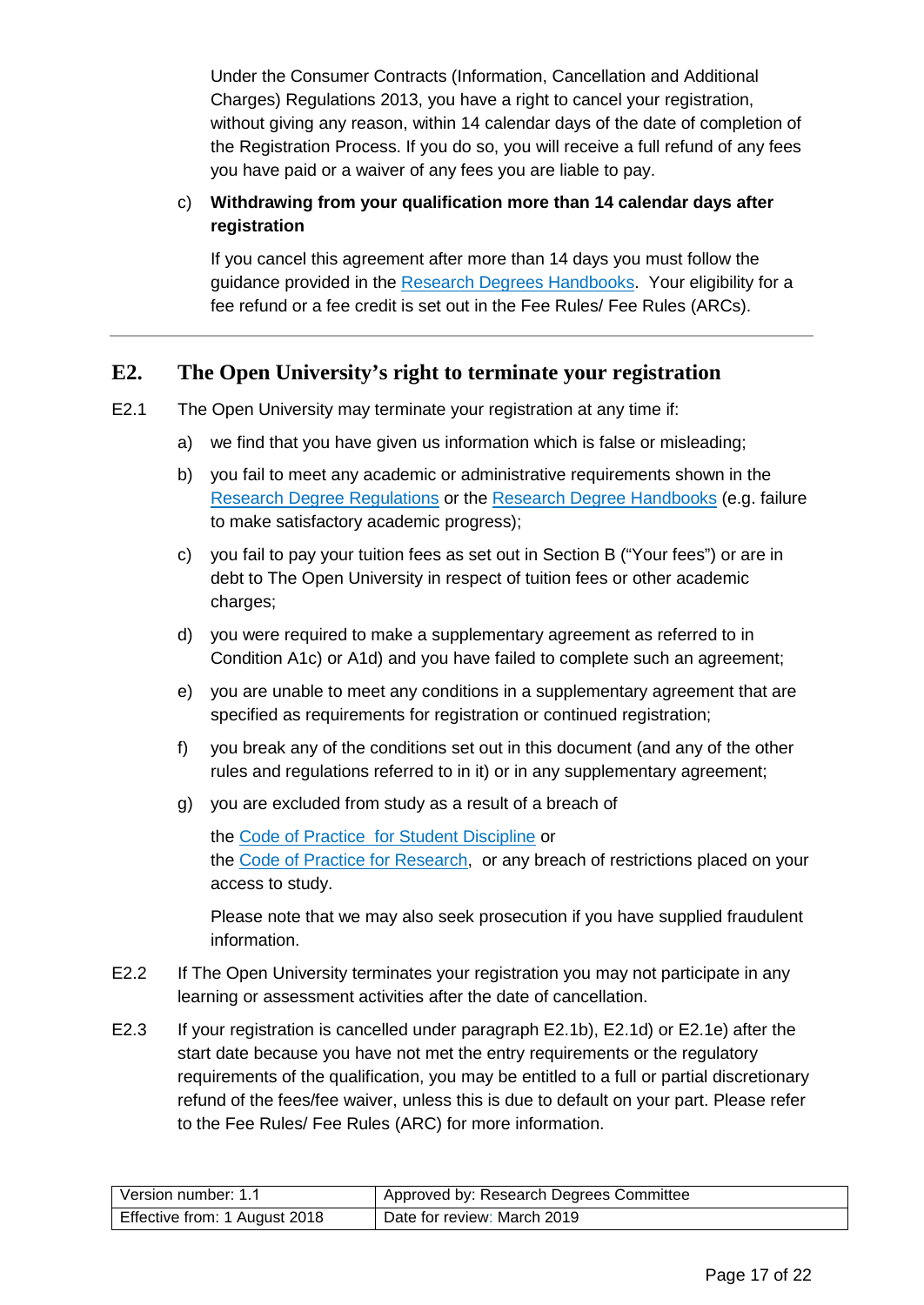# <span id="page-17-0"></span>**Section F: Computing**

### <span id="page-17-1"></span>**F1. Your Open University computing account**

The University will provide you with a secure Open University computing account. It is your responsibility to keep your account secure and confidential. You must comply with our [Student Computing Policy.](http://www.open.ac.uk/students/charter/essential-documents/computing-policy-students)

#### <span id="page-17-2"></span>**F2. Keeping your account secure**

- F2.1 You must notify the Open University Computing Helpdesk as soon as reasonably practicable by phoning +44 (0)1908 653972 or by emailing [OU-Computing-Helpdesk](mailto:ou-computing-helpdesk@open.ac.uk) if you think that there has been any loss of security on your Open University computing account.
- F2.2 If you do not comply with Condition F2.1 above, you will be liable for any fraudulent transactions relating to your registration.

# <span id="page-17-3"></span>**F3. Sharing information in online activities**

Your Open University computing account enables you to participate in online activities. These may include compulsory activities for your programme. When you participate in these activities, your name, preferred email address, your Open University Computer Username and the content you contribute will be displayed online to students and Open University staff who have a need to see the information concerned.

# <span id="page-17-4"></span>**Section G: How we will communicate with you**

#### <span id="page-17-5"></span>**G1. By email**

- G1.1 Upon registration you will be provided with an Open University email address, which we will use to correspond with you.
- G1.2 It is your responsibility to check your email regularly. You will be sent important information about your registration and about your studies by email.

### <span id="page-17-6"></span>**G2. Through 'The Graduate School Network'**

Your Open University computing account will include access to a personalised Open University website called ['The Graduate School Network'](http://www.open.ac.uk/students/research/). This website will include details of the personal information we hold about you and it will provide you with access to some forms, guidance and a range of other resources that will support your studies. We will also use Graduate School Network to post messages that will be relevant to you, and may not be provided by any other media. It is your responsibility to check [Graduate School Network](http://www.open.ac.uk/students/research/) regularly.

| Version number: 1.1           | Approved by: Research Degrees Committee |
|-------------------------------|-----------------------------------------|
| Effective from: 1 August 2018 | Date for review: March 2019             |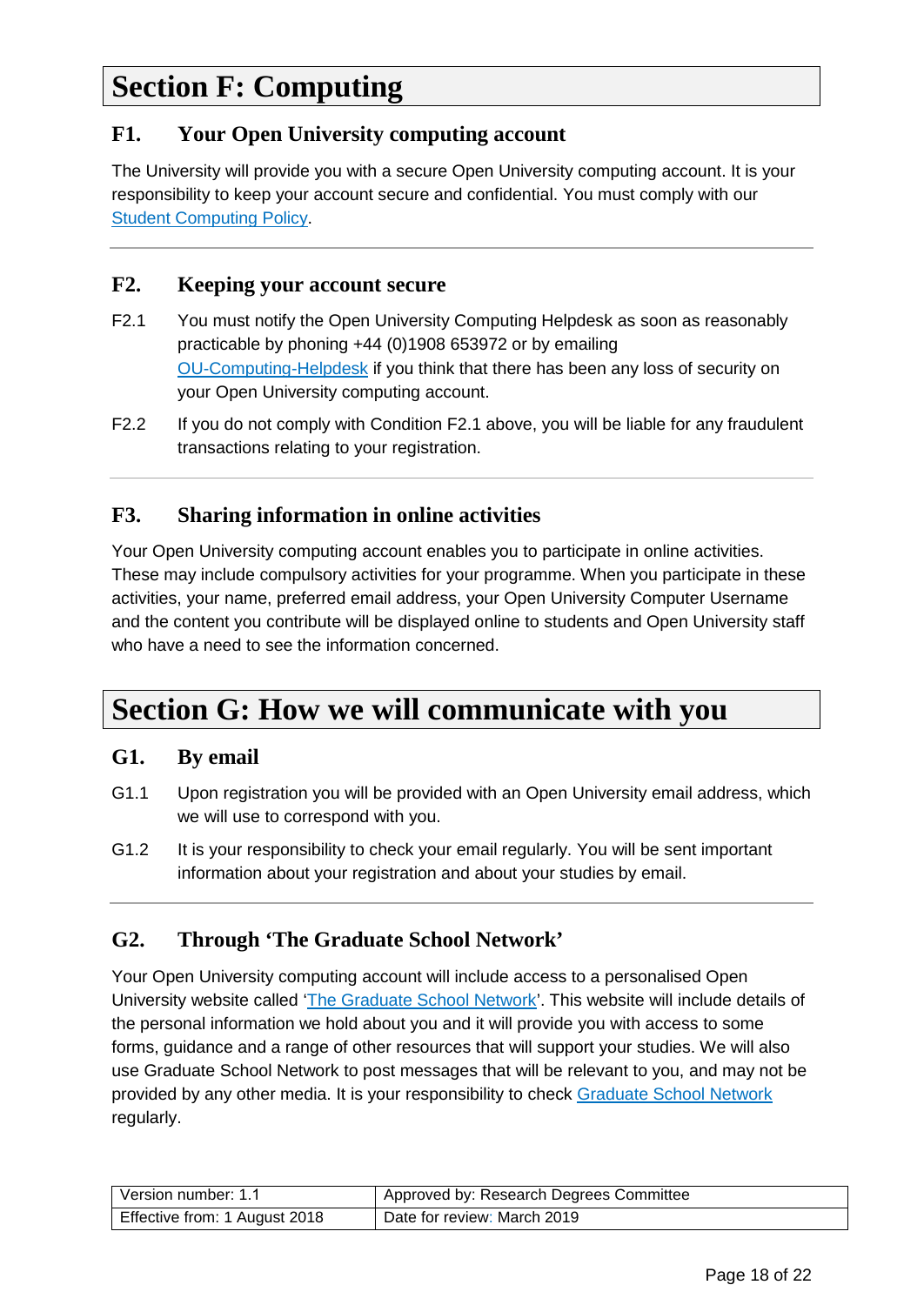# <span id="page-18-0"></span>**G3. Through Open University websites**

Your Open University studies will also provide you with access qualification websites where available. These websites will provide access to training materials and other programme resources and may be used to post messages about your qualification that may not be provided by any other media. It is your responsibility to check your qualification website regularly.

# <span id="page-18-1"></span>**G4. Recording telephone calls**

We may monitor and record phone calls between you and The Open University to make sure that we have carried out your instructions correctly and to help us improve our services through staff training.

# <span id="page-18-2"></span>**Section H: Using library facilities**

If you use the Open University library services, you will be bound by our [Copyright Regulations](http://www.open.ac.uk/library/library-information/copying-and-downloading) which you will be asked to agree to when you first use those services.

# <span id="page-18-3"></span>**Section I: Indemnity insurance**

The Open University has indemnity insurance for directly registered PGR students carrying out research related to their studies. If you are registered through a Local Research Centre it is your responsibility to ensure that you are covered by their indemnity insurance.

# <span id="page-18-4"></span>**Glossary of terms**

### **Conferred**

Is when the award of the qualification has been formally ratified at a meeting of congregation (Council and Senate), following which the formal certificate is issued.

### **Declared Qualification**

Is a declared qualification that you have told us that you are studying towards.

#### **Postgraduate Research Student (PGR)**

Is a student who is registered for a post graduate research degree.

#### **Registration**

Is the process by which you become a student of the University. Subject to these conditions you may register for a qualification.

#### **Registered Qualification**

Is a qualification that you have formally registered to study.

| Version number: 1.1           | Approved by: Research Degrees Committee |
|-------------------------------|-----------------------------------------|
| Effective from: 1 August 2018 | Date for review: March 2019             |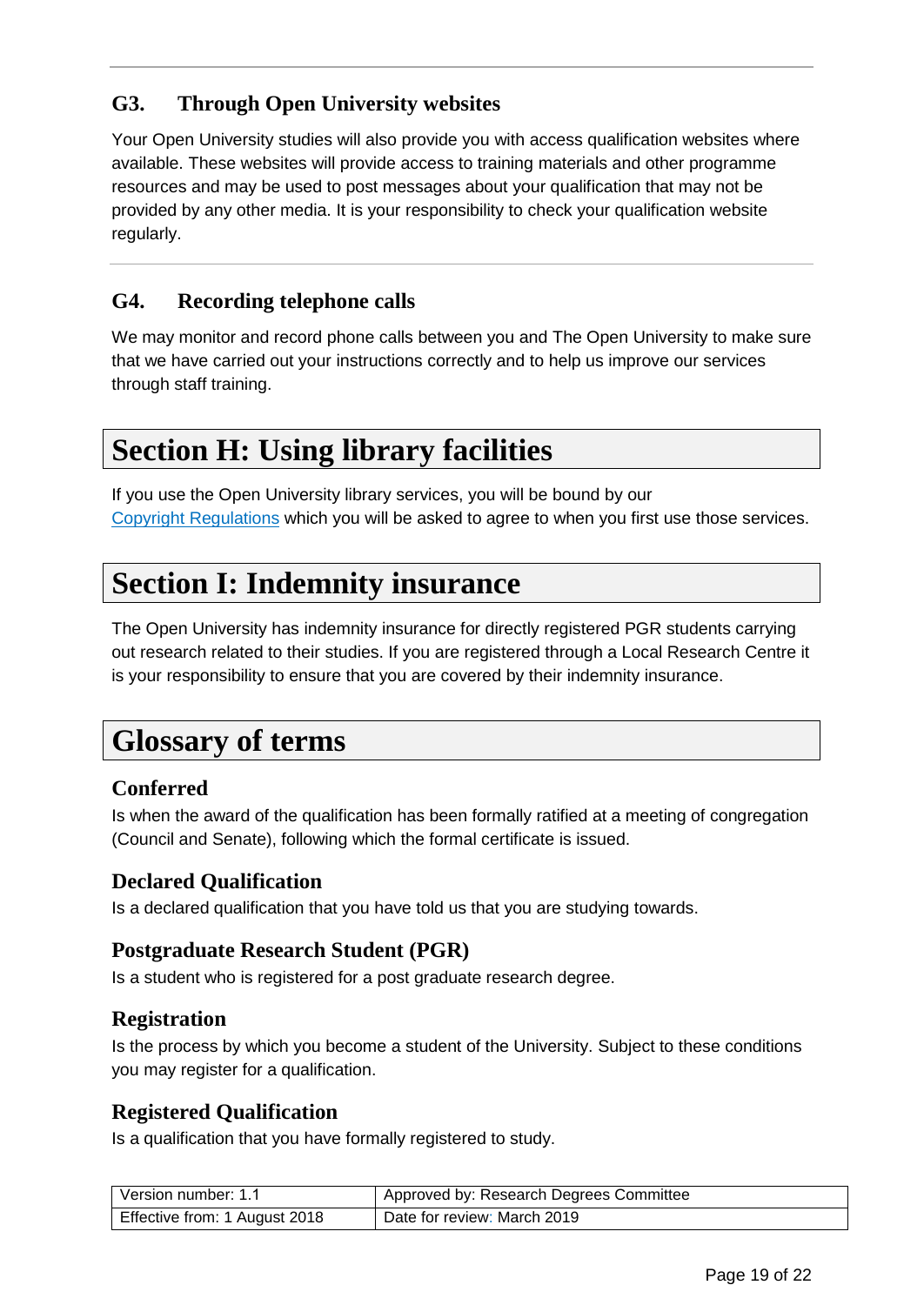# **Registration Process**

Is the process by which your registration with The Open University is finalised. It requires the presentation in person of original or certified copies of all of the documentations required as detailed in your offer letter.

### **Us**

Refers to The Open University.

# <span id="page-19-0"></span>**Further clarification**

For more information about registration, fees or to change or cancel your studies, please contact:

#### <span id="page-19-2"></span>**Research Degrees Team**

The Open University Walton Hall Milton Keynes MK7 6AA

[www.open.ac.uk](http://www.open.ac.uk/) Phone +44 (0)1908 654 882 Email: [research-degrees-office@open.ac.uk](mailto:research-degrees-office@open.ac.uk)

# <span id="page-19-1"></span>**Alternative format**

If you require this document in an alternative format, please contact the Student Support Team via<http://www.open.ac.uk/contact/> (phone +44 (0)300 303 5303), or your dedicated Student Support Team via StudentHome if you are a current Open University student. (Research Degrees Office are to be contacted for requests relating to postgraduate research student policies via research-degrees-office@open.ac.uk).

| Version number: 1.1           | Approved by: Research Degrees Committee |
|-------------------------------|-----------------------------------------|
| Effective from: 1 August 2018 | Date for review: March 2019             |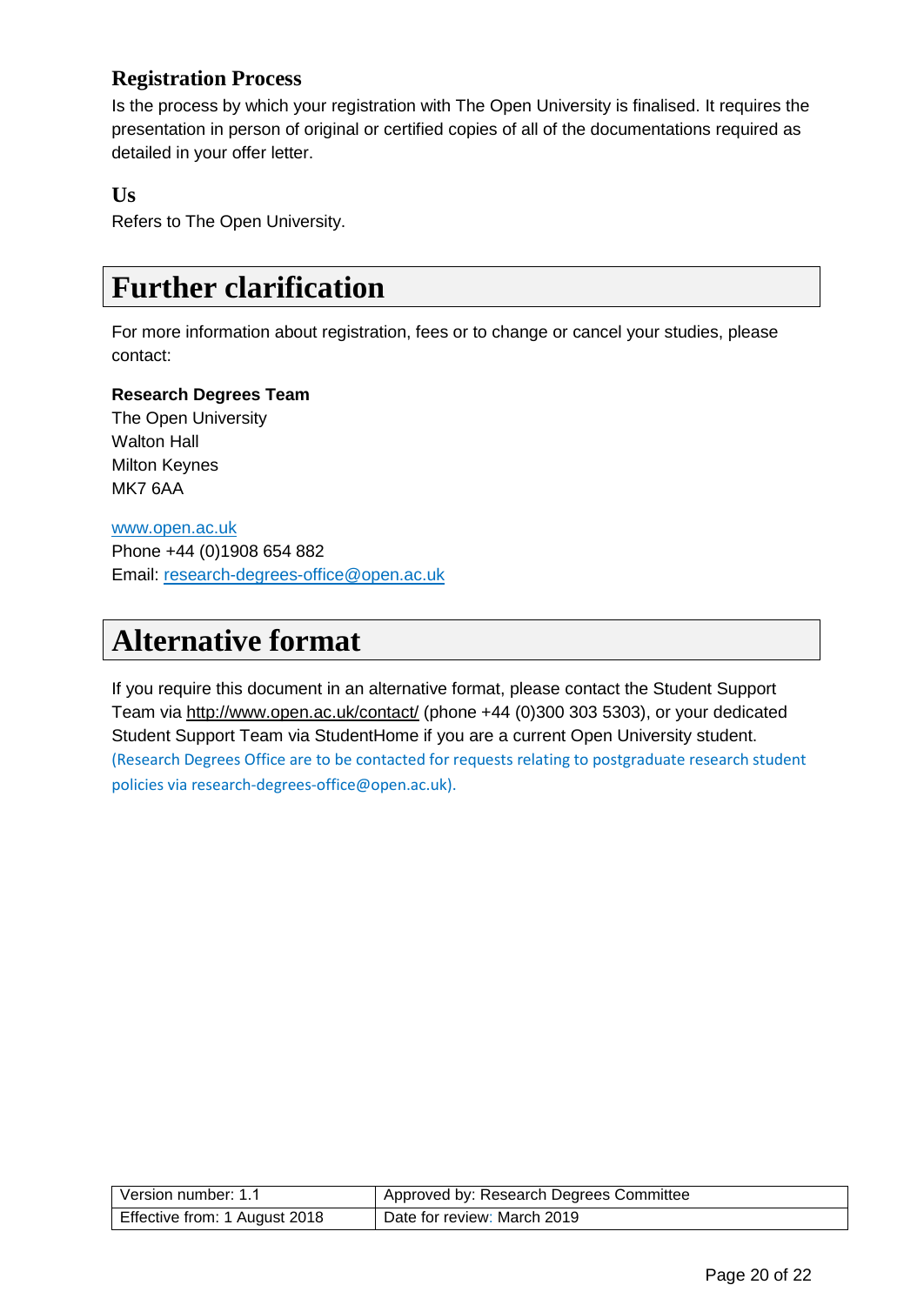# <span id="page-20-0"></span>**Appendix**

### <span id="page-20-1"></span>**Additional conditions for the protection of persons**

#### **Ap 1. Who do these additional conditions apply to?**

These Additional Conditions of Registration are applicable to students who are in prison, released on licence or who are subject to any order, restriction or arrangement imposed by a court or by an authorised body on release from custody or for the protection of the public, any section of the public, or any individual, or for the prevention or management of offending behaviour.

#### **Ap 1.1 Prisoners in England or Wales**

- a) If you are prisoner in England or Wales this Registration Agreement is subject to the Prison Services Instruction PSI 32/2012 (Open University, Higher Education and Distance Learning) or any other Prison Services Instruction which replaces, amends or supplements it.
- b) If you become a prisoner while you are registered for a qualification, this agreement will become subject to that Instruction from the date on which you are imprisoned. You may not register for a qualification or remain registered for a qualification except as permitted under the Instruction currently in force.
- c) Details of qualifications that are available for study by prisoners under the Instruction will be provided in the appropriate Open University prospectus.

#### **Ap 1.2 Prisoners in Scotland**

- a) If you are a prisoner in Scotland, an application to register for a qualification will only be accepted if it is made under the Scottish Prison Service Higher Education Access Scheme. This Registration Agreement is subject to the terms of that Scheme.
- b) If you become a prisoner while you are registered for a qualification or this agreement will become subject to that Scheme from the date on which you are imprisoned. You may not register for a qualification or remain registered for a qualification except as permitted under the Scheme currently in force.
- c) Details of qualifications that are available for study by prisoners under the Instruction will be provided in the appropriate Open University prospectus.

#### **Ap 1.3 Prisoners in Northern Ireland**

- a) If you are a prisoner in Northern Ireland this Registration Agreement is subject to the Open University Northern Ireland Prison Service Scheme.
- b) If you become a prisoner while you are registered for a qualification or this agreement will become subject to that Scheme from the date on which you are imprisoned. You may not register for a qualification or remain registered for a qualification except as permitted under the Scheme currently in force.
- c) Details of qualifications that are available for study by prisoners under the Instruction will be provided in the appropriate Open University prospectus.

| Version number: 1.1           | Approved by: Research Degrees Committee |
|-------------------------------|-----------------------------------------|
| Effective from: 1 August 2018 | Date for review: March 2019             |